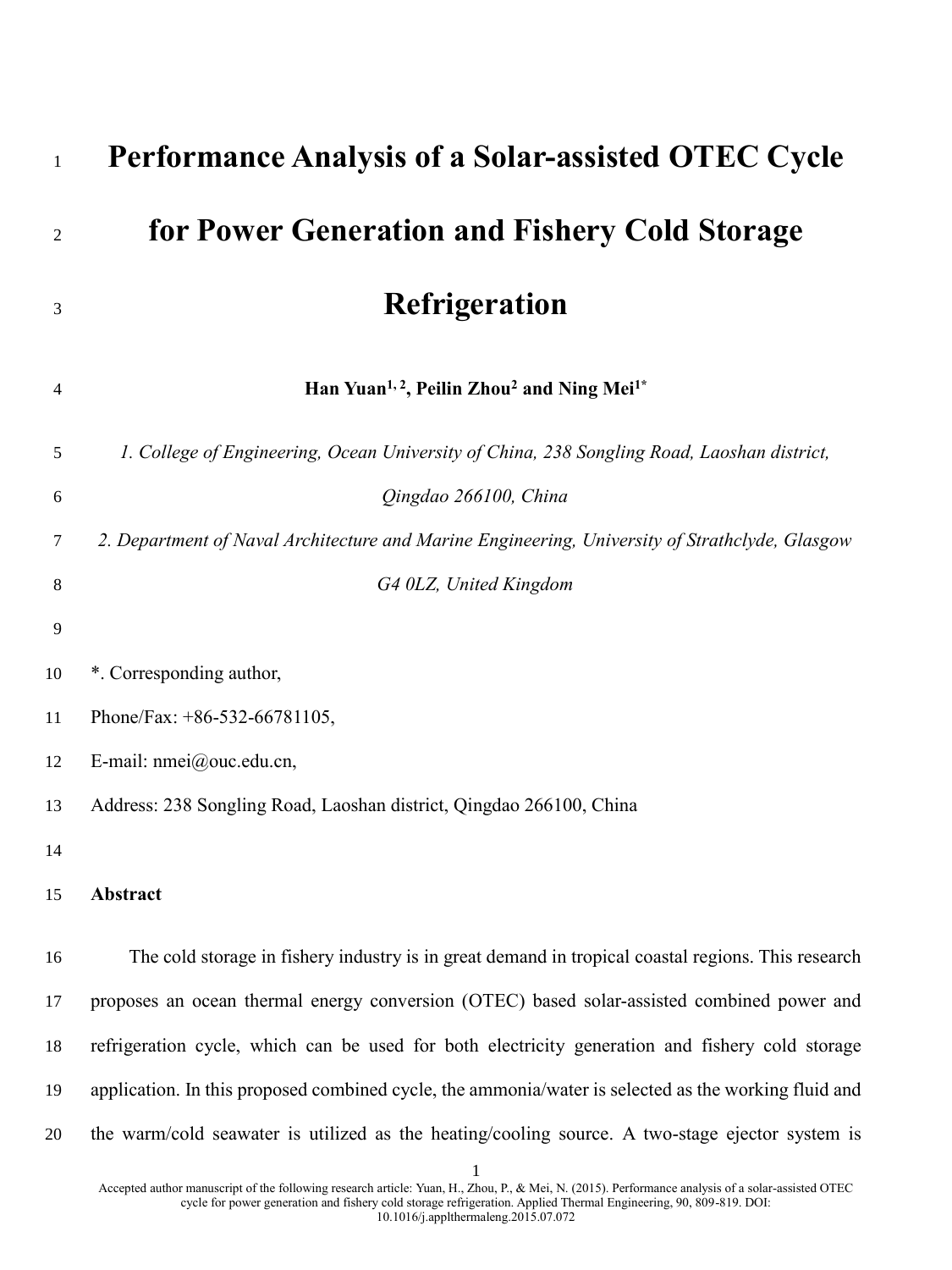introduced, the turbine is used to produce power and the evaporator is used to produce refrigeration output. Besides, a flat-plate solar collector is utilized to increase the heating source temperature. To evaluate the performance of the proposed cycle, a mathematical model is developed and a simulation program is developed; the performance comparison between it and a previous two-stage ejector OTEC cycle is made, which shows this solar-assisted cycle has a slightly lower power-production efficiency of 2.27% but a much higher comprehensive-production efficiency of 7.89% under the given working condition. Furthermore, parametric analysis is performed to guide the theoretical performance of this combined cycle. The results show that the generator pressure, solar collector outlet temperature and rich solution concentration all affect the cycle performance; the entrainment ratio of the first-stage ejector is greatly affected by the rich solution concentration.

31 **Keywords:** OTEC; combined power and refrigeration cycle; solar energy; ammonia/water; ejector 32

| Nomenclature     |                                                |  |  |
|------------------|------------------------------------------------|--|--|
| <b>Symbols</b>   |                                                |  |  |
| $\boldsymbol{A}$ | area, $m2$                                     |  |  |
| $\overline{I}$   | solar radiation intensity, W m <sup>-2</sup>   |  |  |
| $\boldsymbol{k}$ | solar collector global losses factor           |  |  |
| T                | temperature, K                                 |  |  |
| $C_P$            | seawater specific heat, $kJ kg^{-1}K^{-1}$     |  |  |
| $\mathcal{U}$    | heat transfer coefficient, kW m <sup>2</sup> K |  |  |
| Q                | input, kJ                                      |  |  |
| W                | turbine output, kJ                             |  |  |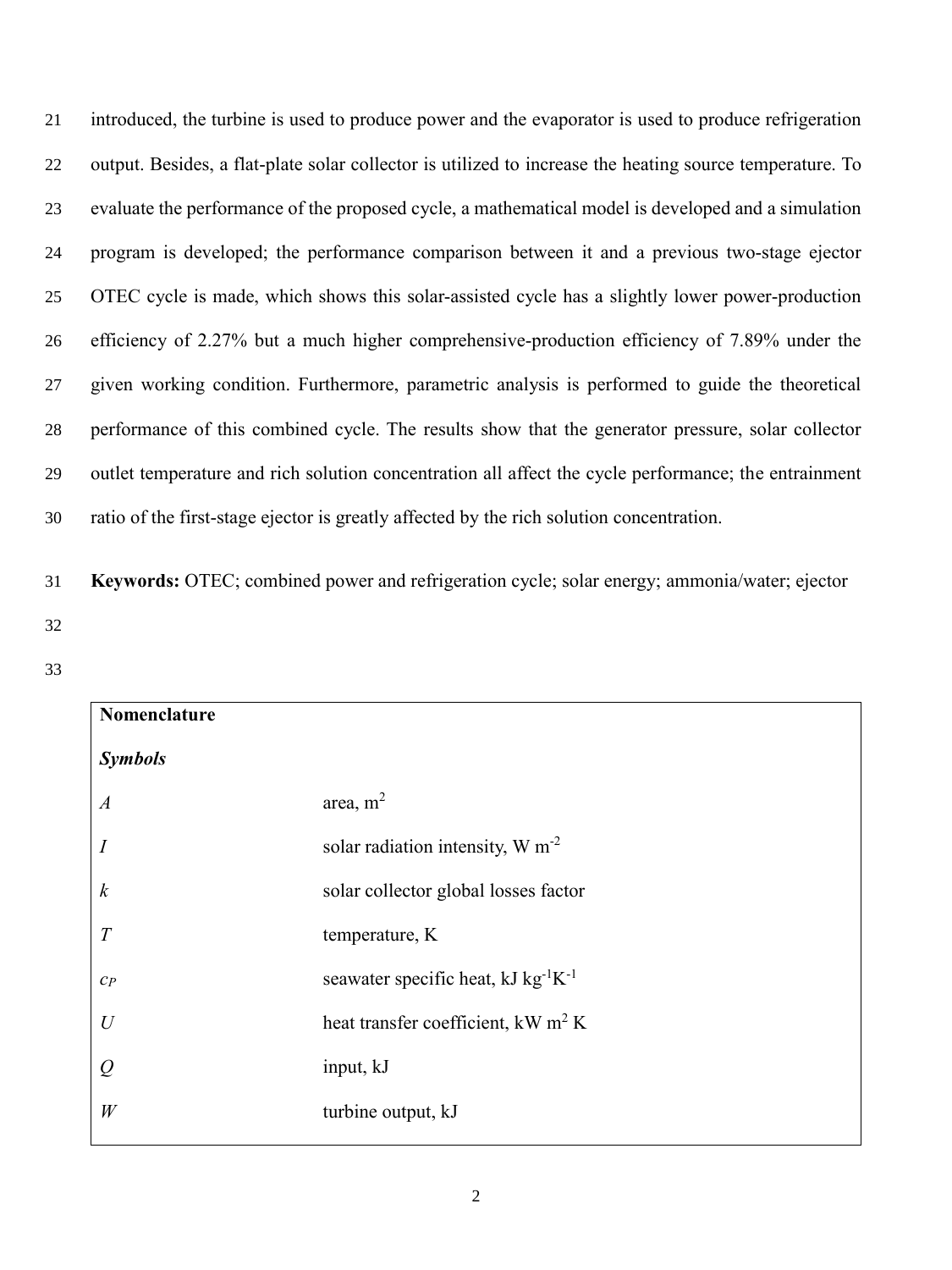| mass flow rate, $kg s-1$                               |
|--------------------------------------------------------|
| specific enthalpy, kJ kg <sup>-1</sup>                 |
| pressure, MPa                                          |
| rich solution concentration, kg kg <sup>-1</sup>       |
| weak solution concentration, kg kg <sup>-1</sup>       |
| gravitational acceleration, m $s^{-2}$                 |
|                                                        |
|                                                        |
| solar collector absorption surface factor              |
| expansion ratio                                        |
| solar collector transmission factor                    |
| temperature difference                                 |
| entrainment ratio                                      |
| specific volume, $m^3$ kg <sup>-1</sup>                |
| efficiency, %                                          |
|                                                        |
|                                                        |
| apparatus number                                       |
| state points                                           |
| solar collector absorption surface average temperature |
| environment average temperature                        |
| warm seawater                                          |
| solar collector                                        |
| logarithmic mean                                       |
|                                                        |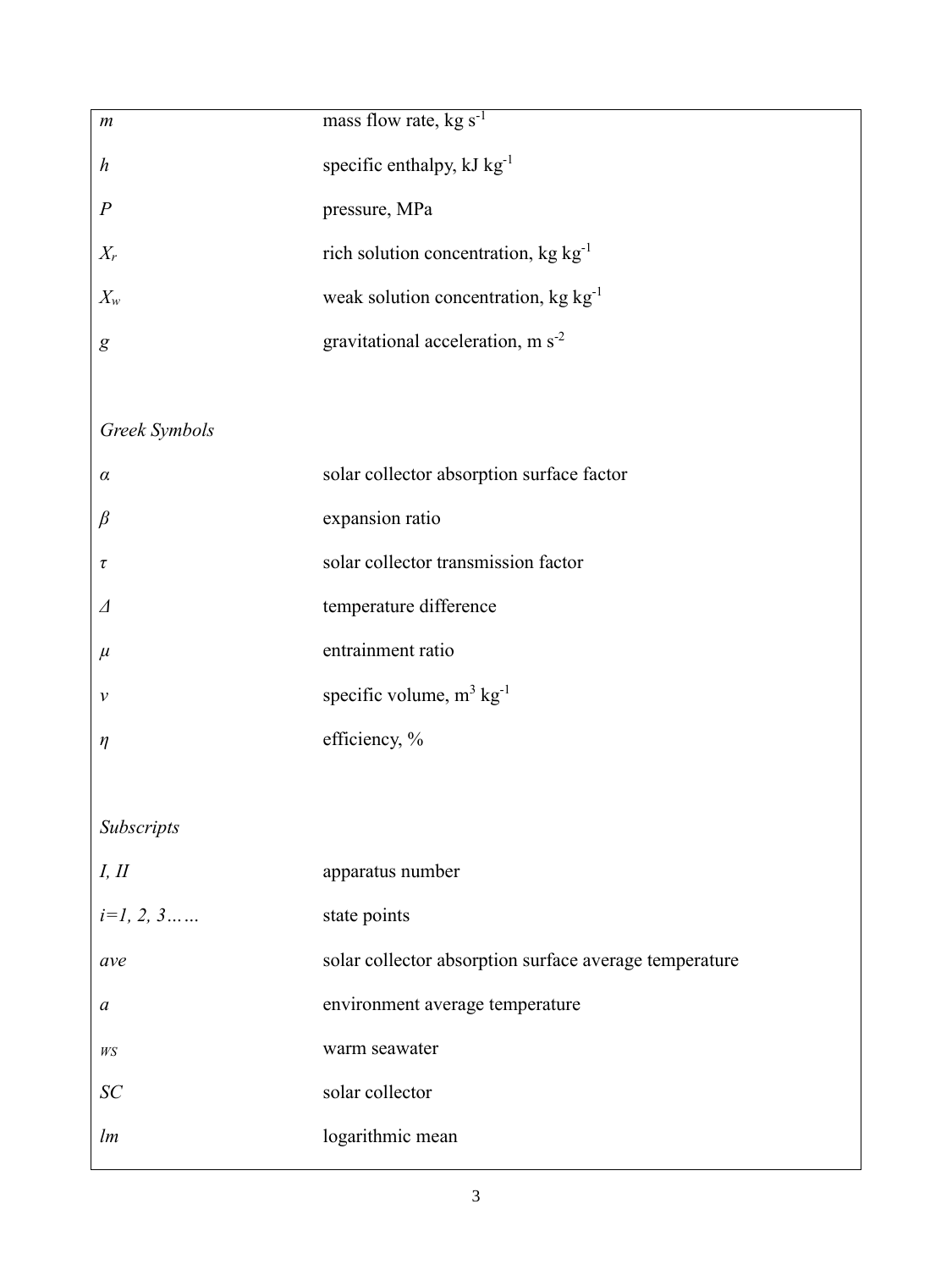| ${\cal G}$          | generator                       |
|---------------------|---------------------------------|
| Ab                  | absorber                        |
| $\cal E$            | evaporator                      |
| $\cal T$            | turbine                         |
| ${\it SP}$          | solution pump                   |
| $\emph{SWP}$        | seawater pump                   |
| $W\!P$              | warm seawater pump              |
| $C\hspace{-0.1cm}P$ | cold seawater pump              |
| $pf$                | primary flow                    |
| $\mathit{sf}$       | secondary flow                  |
| $\boldsymbol{d}$    | diffuser                        |
| $\boldsymbol{n}$    | nozzle                          |
| $\boldsymbol{m}$    | mixing chamber                  |
| $\boldsymbol{S}$    | solution mixture                |
| s'                  | isentropic process              |
| n                   | nozzle inlet                    |
| n2                  | nozzle outlet                   |
| net                 | net work                        |
| $\ell f$            | effective                       |
| $\boldsymbol{e}$    | exergy                          |
| ref                 | refrigeration                   |
|                     |                                 |
| Acronyms            |                                 |
| ${\rm OTEC}$        | ocean thermal energy conversion |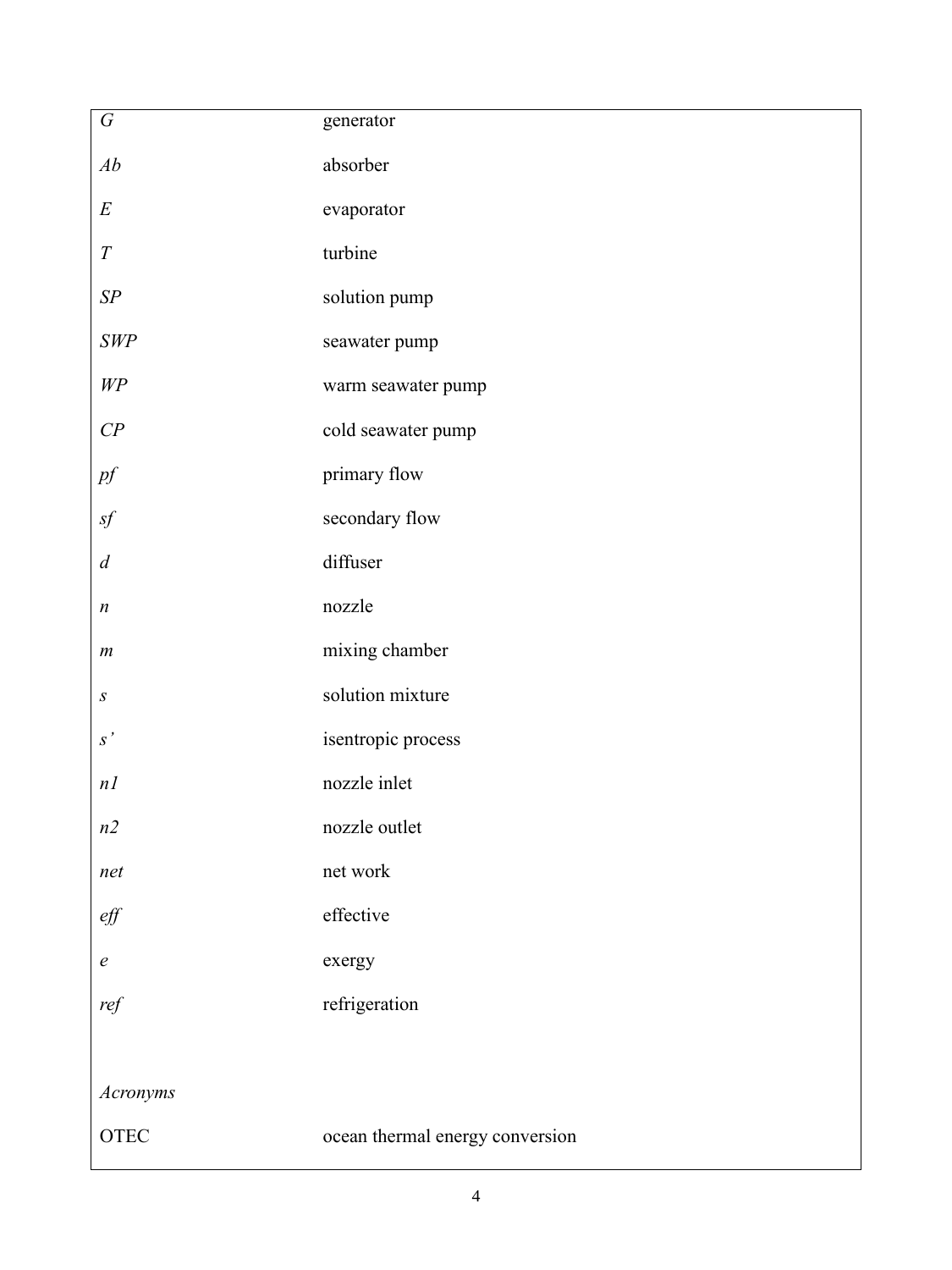### **1. Introduction**

 The development of cold storage for fishery industry in certain tropical coastal regions is less than satisfactory. According to data of Indonesia Ministry of Marine Affairs and Fisheries, this island nation ranks the tenth highest fishery producer in the world, but only 2 out of total 6 of its ocean fishing ports possess cold storage facilities. Moreover, only 4 out of total 14 national fishery ports own cold storage facilities [\[1\]](#page-38-0). The lack of cold storage facilities has greatly restricted the development of its fishery industry. Under this circumstance, programs and technologies that can encourage the development of cold storage in this region is in extremely great demand.

 It is interesting to note that these tropical regions are also particularly suitable for applying the ocean thermal energy conversion (OTEC) technology. OTEC technology provides a method of exploiting the solar energy absorbed in the upper layer of the ocean. In an OTEC system, a 45 thermodynamic cycle, driven by the temperature difference between the top warm seawater  $(26-30^{\circ}\text{C})$ 46 and the deep cold seawater (4-6°C), is used to produce power. Great efforts were made in the development of OTEC and a series of pilot plants were built [\[2-6\]](#page-38-1) . As is discussed in Ref.[\[7\]](#page-38-2), the mean annual temperature difference between depth of 20m and 1000m along the west coast of Pacific 49 Ocean remains at the highest value of 24-26<sup>o</sup>C throughout the world, which permits this region an optimum place for OTEC development. If an OTEC technology based thermodynamic cycle can be applied for both power and refrigeration production purpose, the fishery cold-storage problem in these tropical costal region can be solved.

 As is known, the combined power and refrigeration cycle is widely applied for power and refrigeration production, but this kind of thermodynamic cycle is deemed to be not applicable in the OTEC application. This is because the warm seawater temperature is too low to drive a combined cycle. However, the solar-assisted OTEC cycle, which has attracted researchers' attention in recent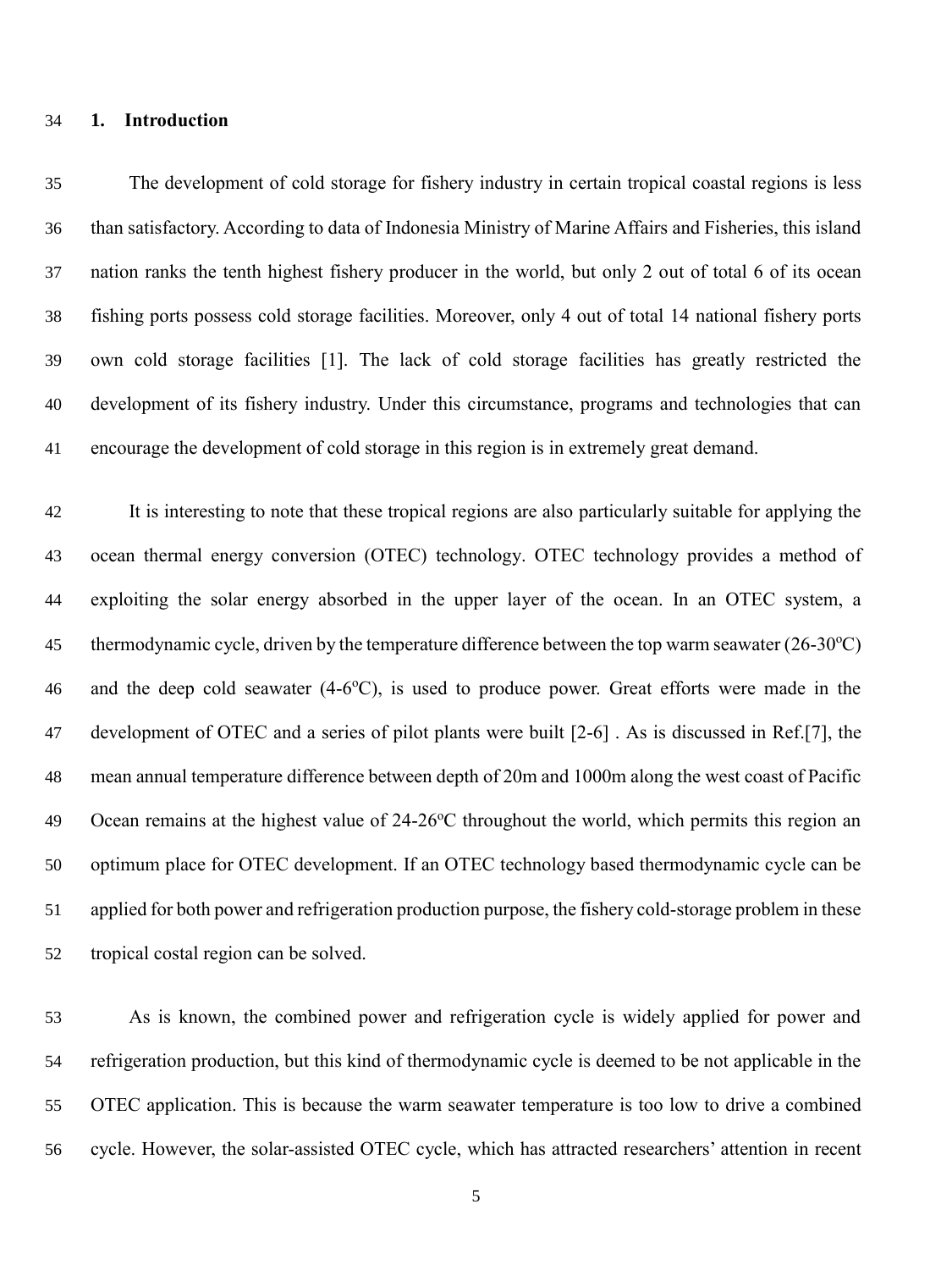years [\[8-12\]](#page-38-3), shows a potential of solving the heating source problem. By introducing a solar collector in the OTEC cycle, the warm seawater temperature can be dramatically increased (normally to higher 59 than  $80^{\circ}$ C).

 Also, the performance of the OTEC cycle needs to be concerned. Actually, the development of the OTEC technology has been greatly restricted due to its low level of thermal efficiency. With the relatively small temperature difference between the heating and cooling source, the Carnot cycle efficiency for an OTEC system is limited at 8% [\[13\]](#page-38-4). Till now, massive researches have been made to improve the thermal efficiency for OTEC cycle. Among different kinds of working fluids, the ammonia/water, a binary solution, was proved to be more effective for an OTEC system [\[14,](#page-38-5) [15\]](#page-39-0). Compared with an organic working fluid, the ammonia/water evaporates or condenses over a range of temperature, which leads to a lower temperature difference in the evaporation or condensation process, and in this way an ammonia/water based cycle can reduce the heat transfer related irreversibility occurs in the evaporator and condenser [\[16-18\]](#page-39-1). The "Kalina cycle" was the first proposed ammonia/water based OTEC power cycle, which was reported to have better thermal efficiency than the conventional Rankine cycle at the same temperature difference [\[19\]](#page-39-2). Uehara modified the Kalina cycle and proposed a better performed "Uehara cycle" [\[20\]](#page-39-3). Further, Yuan proposed an ammonia/water based two-stage ejector OTEC cycle [\[21\]](#page-39-4). By employing an additional ejector sub-cycle, the proposed cycle can be driven with a lower temperature difference, resulting in a better thermodynamic performance.

 In this study, we propose a OTEC based solar-assisted combined power and refrigeration cycle. A two-stage ejector system is introduced in this combined cycle; the ammonia-water is used as the working fluid. By utilizing not only ocean thermal energy but also solar energy, this combined cycle can produce both power output for electricity generation purpose, and refrigeration outputs for fishery cold storage, simultaneously.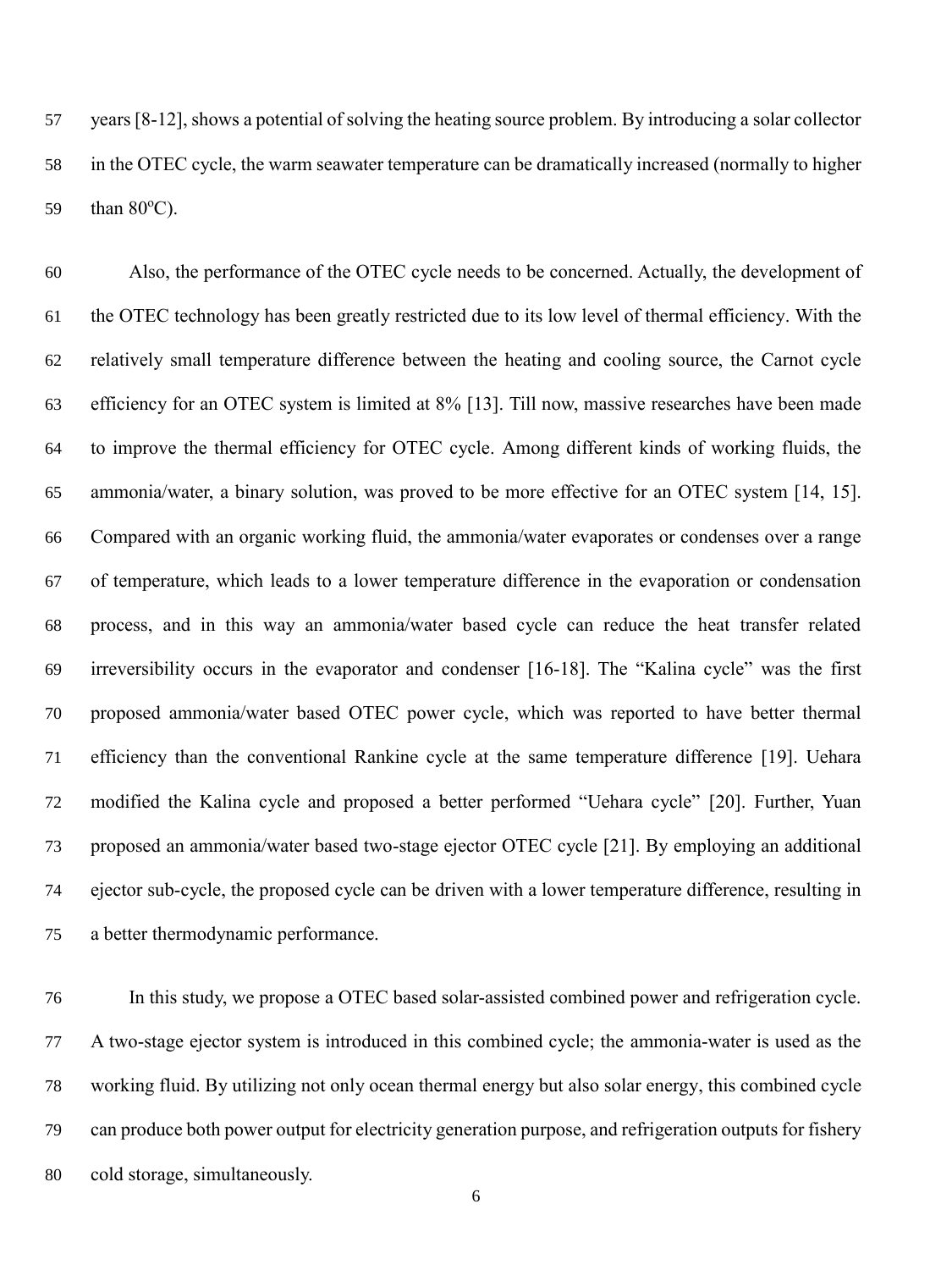This study will establish the mathematical model for the proposed combined cycle. Also, its performance will be compared with a previous two-stage ejector OTEC cycle. Further, parametric analysis will be conducted to examine the effects of thermodynamic parameters on the performance of this combined cycle.

# **2. System description**







- **Fig.1 Schematic of the solar-assisted combined power and ejector refrigeration cycle**
- Fig. 1 shows the schematic of the combined cycle. The proposed cycle consists of the following main components:

• A generator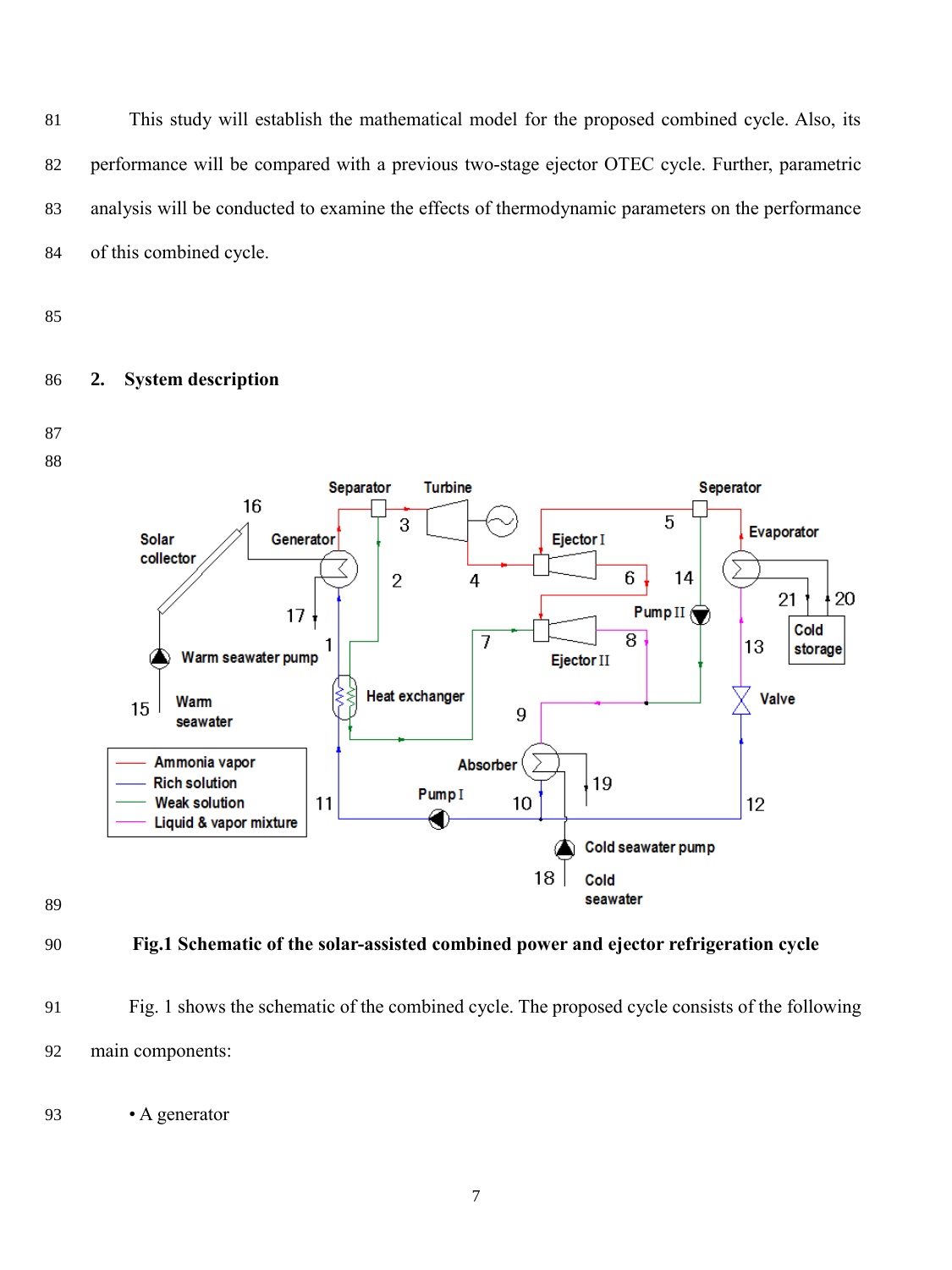| 94  | • An evaporator                |
|-----|--------------------------------|
| 95  | • An absorber                  |
| 96  | • A flat-plate solar collector |
| 97  | • A heat exchanger             |
| 98  | • A turbine                    |
| 99  | • Two separators               |
| 100 | • Two ejectors                 |
| 101 | • Two solution pumps           |

### • A throttle valve

 In this combined cycle, the turbine is used to produce power and the evaporator is introduced to produce refrigeration output, the ammonia/water is selected as the working fluid and the warm/cold seawater is used as the heating/cooling source.

 The warm seawater is pumped into the solar collector to absorb solar energy. The relatively higher temperature seawater is then used to evaporate the rich ammonia-water solution restored in the generator. The mixture of both ammonia and water vapor is generated in this process and then separated in the separator. The ammonia vapor (at state point 3) drives the turbine to produce power, before flows into the ejector I as the primary fluid (at state point 4). Meanwhile, the ammonia vapor (at state point 5) evaporated in the evaporator is separated and sucked into the ejector I as the second fluid. These two ammonia vapors are first mixed in the ejector I, and then sucked into the ejector II as the second fluid. Simultaneously, the relatively high pressure weak solution (at state point 2) is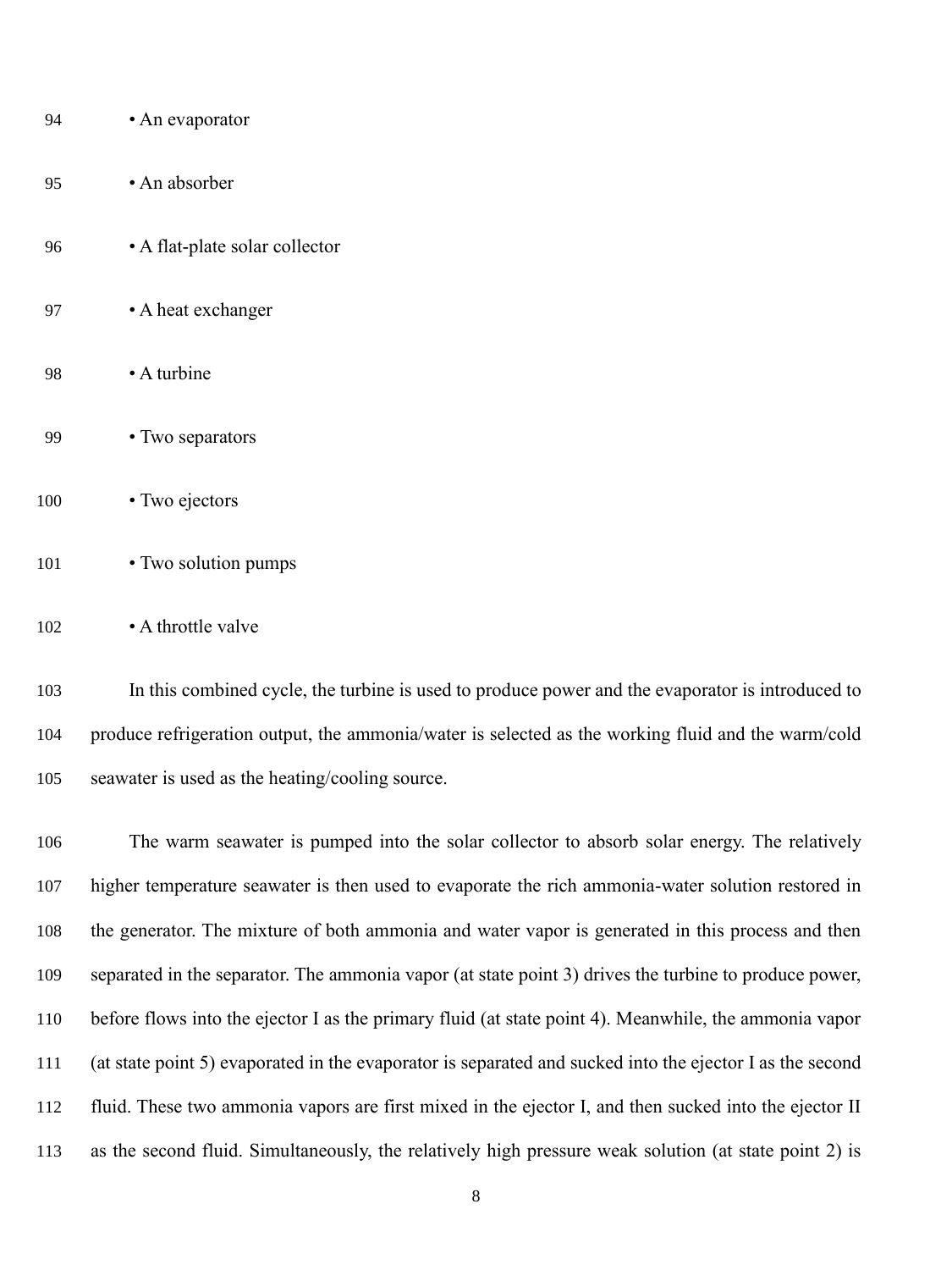cooled in the heat exchanger and flows into the ejector II as the primary fluid. Further, the liquid and vapor mixture (at state point 8), along with the separated weak solution (at state point 14), flows into the absorber to produce the rich solution (at state point 10). The cold seawater is used to take away heat generated in the absorption process. Finally, the rich solution at a relatively low temperature and pressure divides into two branches: one is pumped into the generator after heated in the heat exchanger; the other enters the evaporator after passing through the throttle valve. The refrigeration is produced in the evaporation and the supplied to the cold storage through heating exchange.

| 122 | 3. | <b>Cycle modeling</b> |
|-----|----|-----------------------|
|     |    |                       |

### **3.1. Basic assumptions**

| 124 |  |  | The following assumptions were used in the cycle modelling: |
|-----|--|--|-------------------------------------------------------------|
|-----|--|--|-------------------------------------------------------------|

- Each components of this combined cycle is in steady state.
- The pressure drop and heat losses in the cycle are neglected.
- The fluid expansion in the throttling valve is considered as isenthalpic.
- The ammonia-water solution/vapour at the outlet of both absorber and separators are saturated.
- The efficiency of the pumps and turbine are 85%.

### **3.2. Mathematical model**

The mathematical model for this combined cycle was established on the basis of the first law of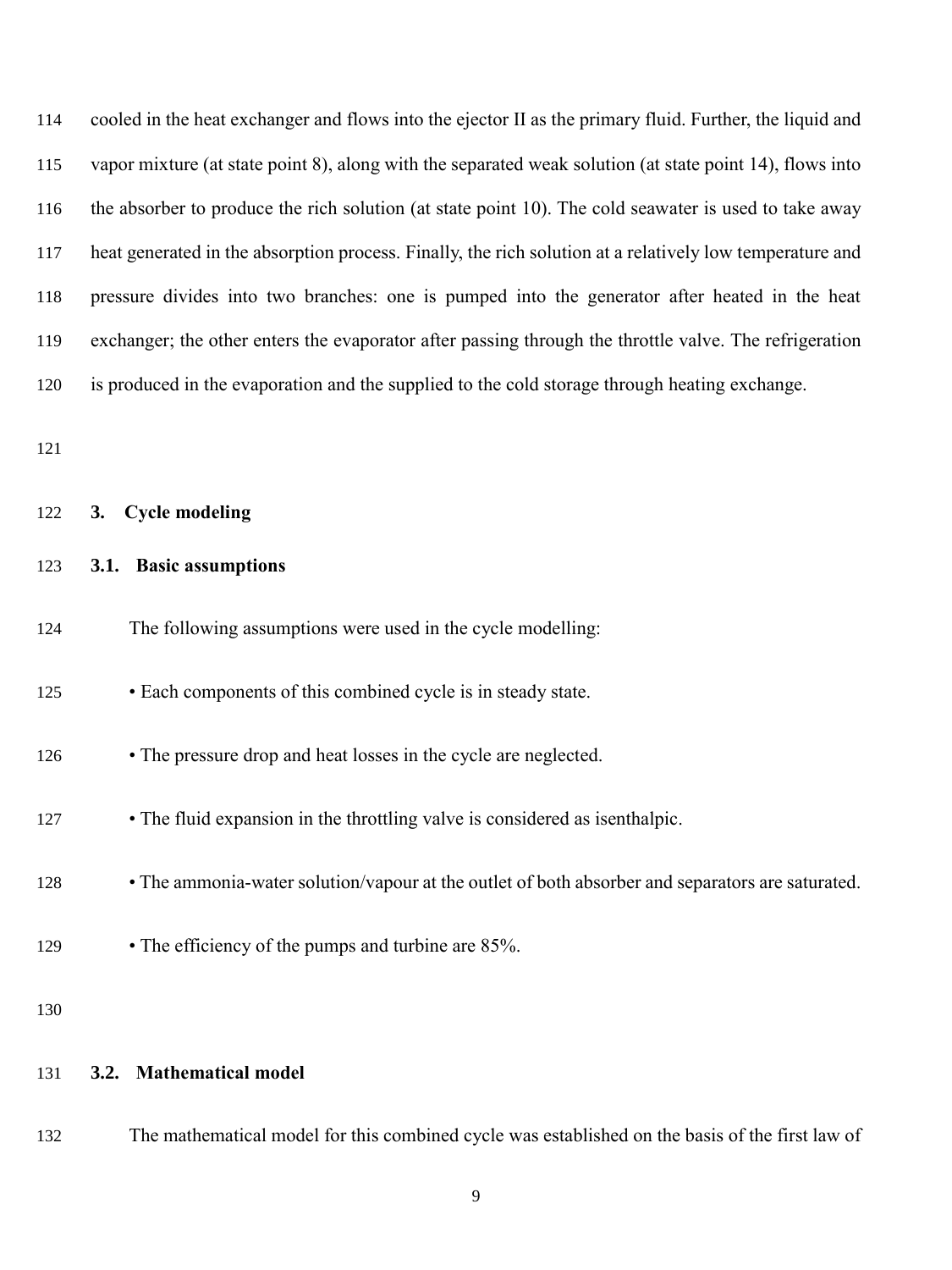133 thermodynamics, and energy analysis was conducted to evaluate the theoretical performance of this 134 combined cycle.

135 The heat rate absorbed by the flat-plate solar collector is defined as follows (Hottel- Whillier-136 Bliss equation [\[22\]](#page-39-5)):

$$
137 \tQ_{sc} = A_{sc} \cdot I \cdot \eta_{sc} \t\t(1)
$$

138 Where  $A_{SC}$  is the solar collector effective area, *I* is the intensity of solar radiation. The solar 139 collector thermal efficiency *ηSC* is defined as:

$$
140 \qquad \eta_{sc} = \alpha \tau - k (T_{ave} - T_a) / I \tag{2}
$$

141 Where the absorption surface factor *α* represents the percentage of the solar radiation being 142 absorbed, the transmission factor *τ* estimates the heat losses of the solar radiation penetrating the transparent material. *k* is the global losses factor, varies from 1 to 30 W/m<sup>2</sup>K.  $T_{ave} = (T_{15} + T_{16})/2$  is the 144 average temperature of the solar collector absorption surface and  $T_a$  is the average temperature of the 145 environment.

146 The solar collector heat input can also be defined as:

147 
$$
Q_{sc} = c_p m_{ws} (T_{16} - T_{15})
$$
 (3)

148 Where *c<sub>P</sub>* is the specific heat of seawater, *m<sub>WS</sub>* is the mass flow rate of the warm seawater through 149 the solar collector;  $T_{15}$  and  $T_{16}$  are the seawater temperature in both the inlet and outlet of the solar 150 collector.

151 The heat conduction of the generator is:

$$
152 \tQG = UG AG \Delta Tlm,G
$$
\t(4)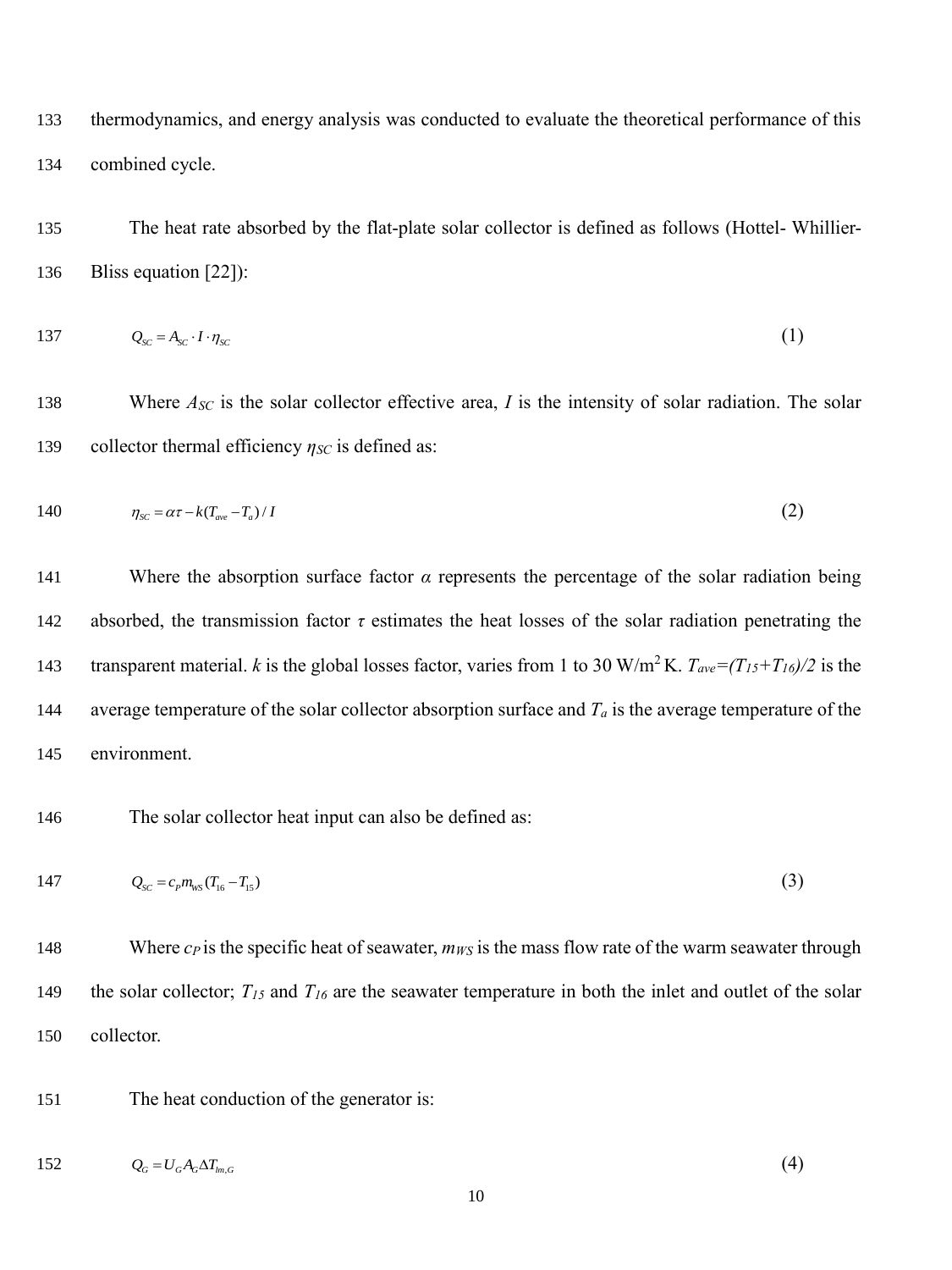153 Where  $U_G$  is the heat transfer coefficient,  $A_G$  is the cross-section area normal to the direction of 154 the heat transfer, *ΔTlm,G* is the logarithmic mean temperature difference of the generator expressed as:

155 
$$
\Delta T_{lm,G} = \frac{(T_{16} - T_2) - (T_{17} - T_1)}{\ln((T_{16} - T_2) / (T_{17} - T_1))}
$$
(5)

156 And the heat conduction of the absorber is:

$$
157 \tQ_{ab} = U_{ab} A_{ab} \Delta T_{lm,ab} \t\t(6)
$$

158 Where the logarithmic mean temperature difference of the absorber is:

159 
$$
\Delta T_{lm,Ab} = \frac{(T_9 - T_{19}) - (T_{10} - T_{18})}{\ln((T_9 - T_{19}) / (T_{10} - T_{18}))}
$$
(7)

160 The heat conduction of the evaporator is:

$$
161 \tQ_E = U_E A_E \Delta T_{im,E} \t\t(8)
$$

162 Where the logarithmic mean temperature difference of the evaporator is defined at 5K, for the 163 temperature at state point 20 is an uncertain value, depending on the temperature of the cold storage 164 inlet.

165 The mass balance equations in the cycle are given as follows:

$$
166 \qquad \qquad \Delta_{\text{out}}^{\text{in}} \sum m_i = 0 \tag{9}
$$

$$
167 \qquad \qquad \Delta_{\text{out}}^{\text{in}} \sum X_i \cdot m_i = 0 \tag{10}
$$

168 For the ejector, an one-dimensional flow model, which was first introduced by Keenan [\[23\]](#page-39-6) and 169 then developed by Huang [\[24\]](#page-39-7) and Dai [\[25\]](#page-39-8), is introduced to carry out the ejector's calculation.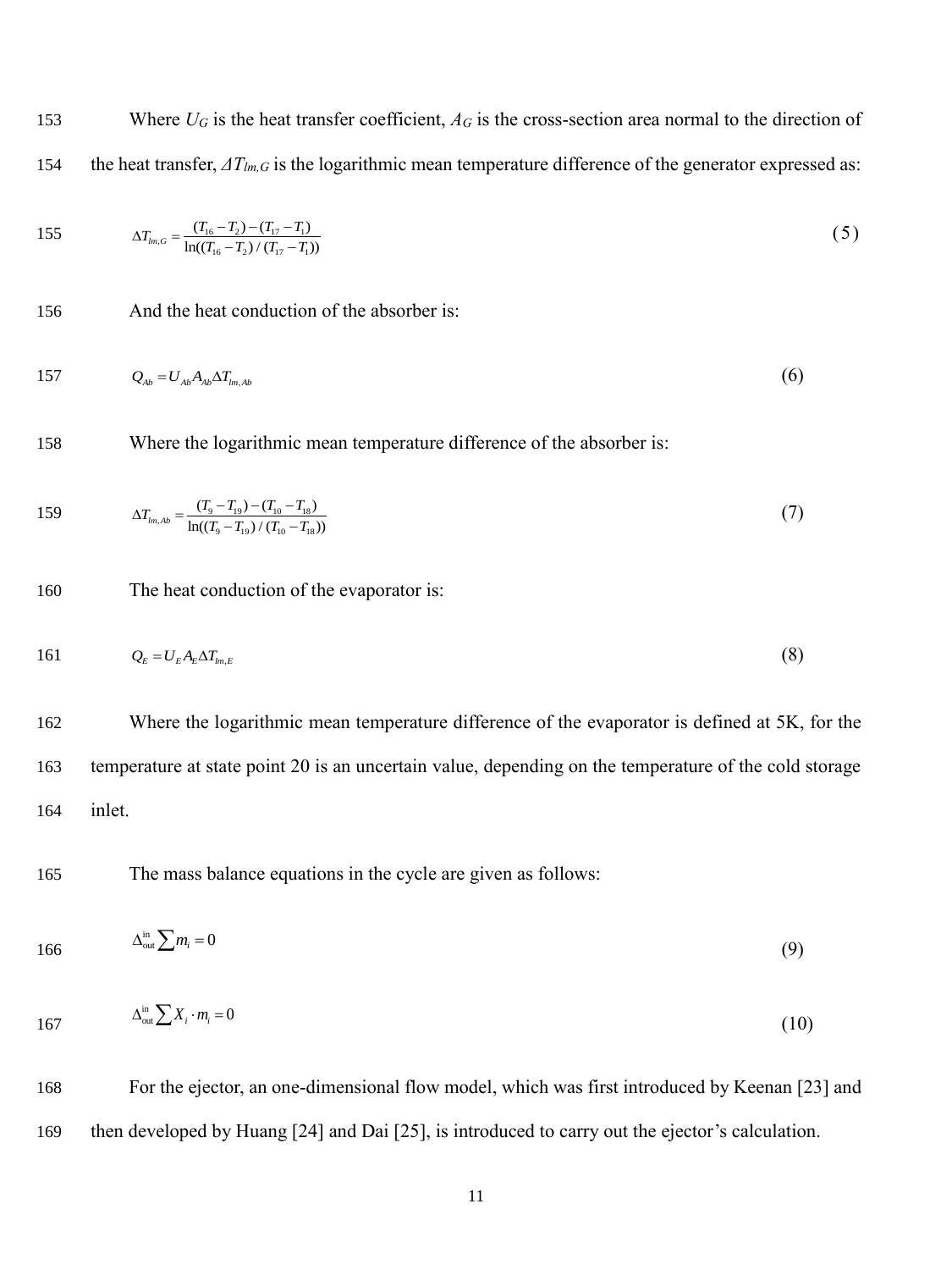170 The enthalpy balance equations for the ejectors [\[26\]](#page-39-9) are given as follows:

$$
171 \t\t (1+\mu_1)h_6 = \mu_1h_5 + h_4 \t\t (11)
$$

$$
172 \t(1 + \mu_{\rm H})h_{\rm s} = \mu_{\rm H}h_{\rm s} + h_{\rm r} \t(12)
$$

$$
173 \t \mu_1 = m_5 / m_4 \t (13)
$$

$$
174 \qquad \qquad \mu_{\rm II} = m_{\rm 6} / m_{\rm 7} \tag{14}
$$

175 Each ejector consists of three sections: the nozzle section, the mixing section and the diffuser 176 section [\[25\]](#page-39-8) .

177 For the nozzle section:

178 
$$
m_{\rm pf}h_{\rm pf,n2} + \frac{m_{\rm pf}u_{\rm pf,n2}^2}{2} = m_{\rm pf}h_{\rm pf,n1} + \frac{m_{\rm pf}u_{\rm pf,n1}^2}{2}
$$
 (15)

179 For the mixing section:

180 
$$
m_{\rm pf}h_{\rm pf,n2} + m_{\rm pf}u_{\rm pf,n2}^2 = (m_{\rm pf} + m_{\rm sf})u_{\rm mfm,s}
$$
 (16)

181 For the diffuser section:

182 
$$
\frac{1}{2}(u_{\text{mf,m}}^2 - u_{\text{mf,d,s'}}^2) = h_{\text{mf,d,s'}} - h_{\text{mf,m}} \tag{17}
$$

183 The entrainment ratio of the ejectors can also be derived as:

184 
$$
\mu = \sqrt{n_n n_m \eta_d (h_{\text{pf},nl} - h_{\text{pf},n2,s'})/(h_{\text{mf},d,s'} - h_{\text{mf},m})} - 1
$$
 (18)

185 Where,  $\eta_n$  is the nozzle efficiency,  $\eta_m$  is the mixing efficiency,  $\eta_d$  is the diffuser efficiency.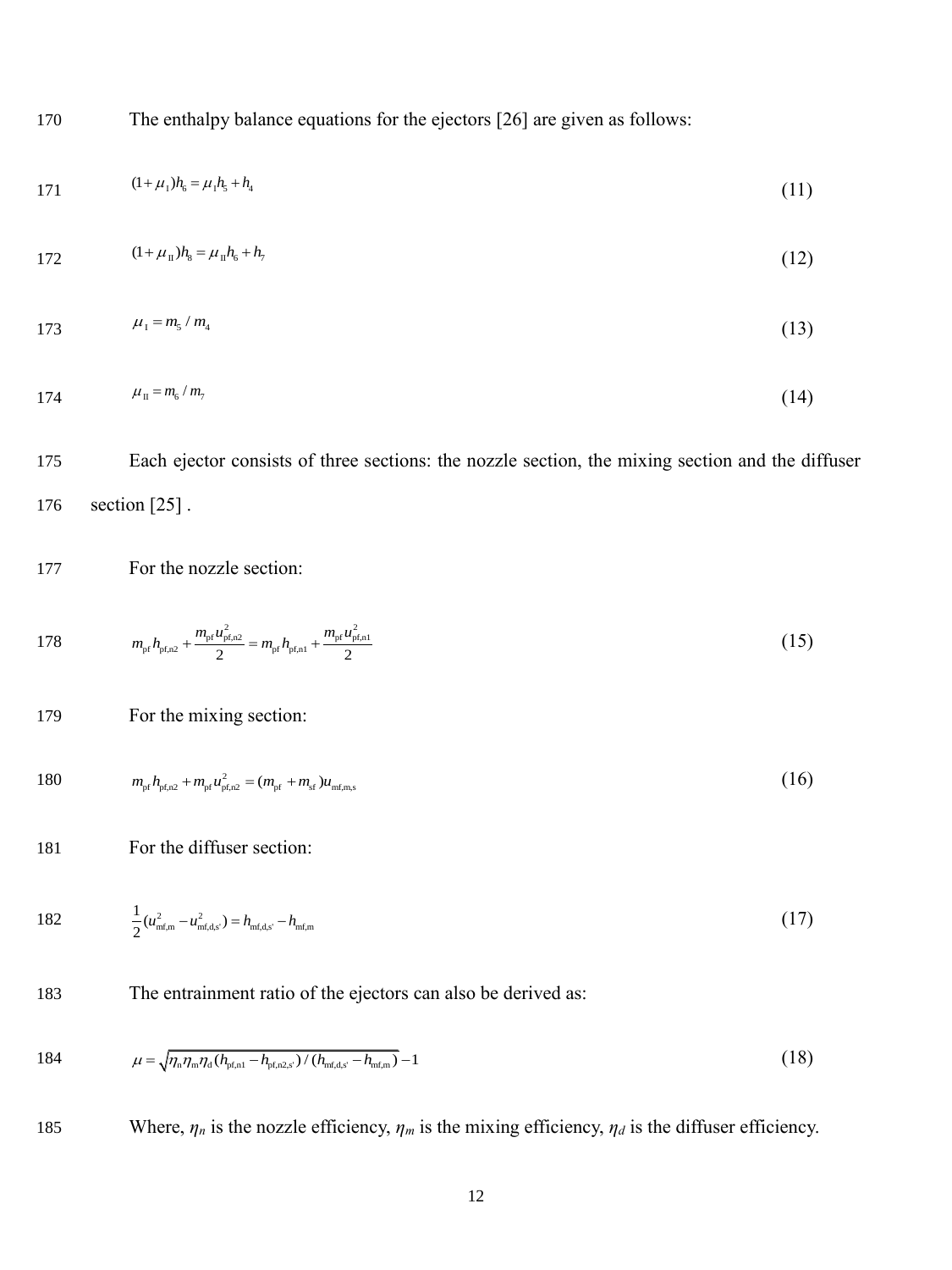186 More detailed formulations for the ejector are described in Ref. [\[25\]](#page-39-8). The energy balance 187 equations for each component are given as follows:

188 For the generator:

189 
$$
Q_G = m_3 h_3 + m_2 h_2 - m_1 h_1
$$
 (19)

190 For the evaporator:

$$
Q_E = m_5 h_5 + m_{14} h_{14} - m_{13} h_{13} \tag{20}
$$

192 For the turbine:

$$
W_r = \eta_r m(h_3 - h_4) \tag{21}
$$

$$
194 \qquad \qquad \beta = P_{3} / P_{4} \tag{22}
$$

195 Where  $\eta_r$  is the turbine isentropic efficiency, which is greatly influenced by factors of such as working fluid property, operation pressure and temperature. As these factors vary in different thermodynamic cycles, the turbine efficiency varies a lot. In order to obtain a reliable turbine efficiency value, two parameters are investigated in this section: the turbine volumetric flow ratio (VFR), which reflects the compressibility effect through the expansion; the turbine size parameter (SP), which reflects the actual turbine size in detailed design [\[27,](#page-39-10) [28\]](#page-39-11). These two parameters are defined as:

$$
VFR = \rho_1 / \rho_2 \tag{23}
$$

203 
$$
SP = V_2^{1/2} / (h_1 - h_2)^{1/4}
$$
 (24)

204 Where  $\rho_1$  and  $\rho_2$  are the vapour density at turbine inlet and outlet, respectively;  $V_2$  is the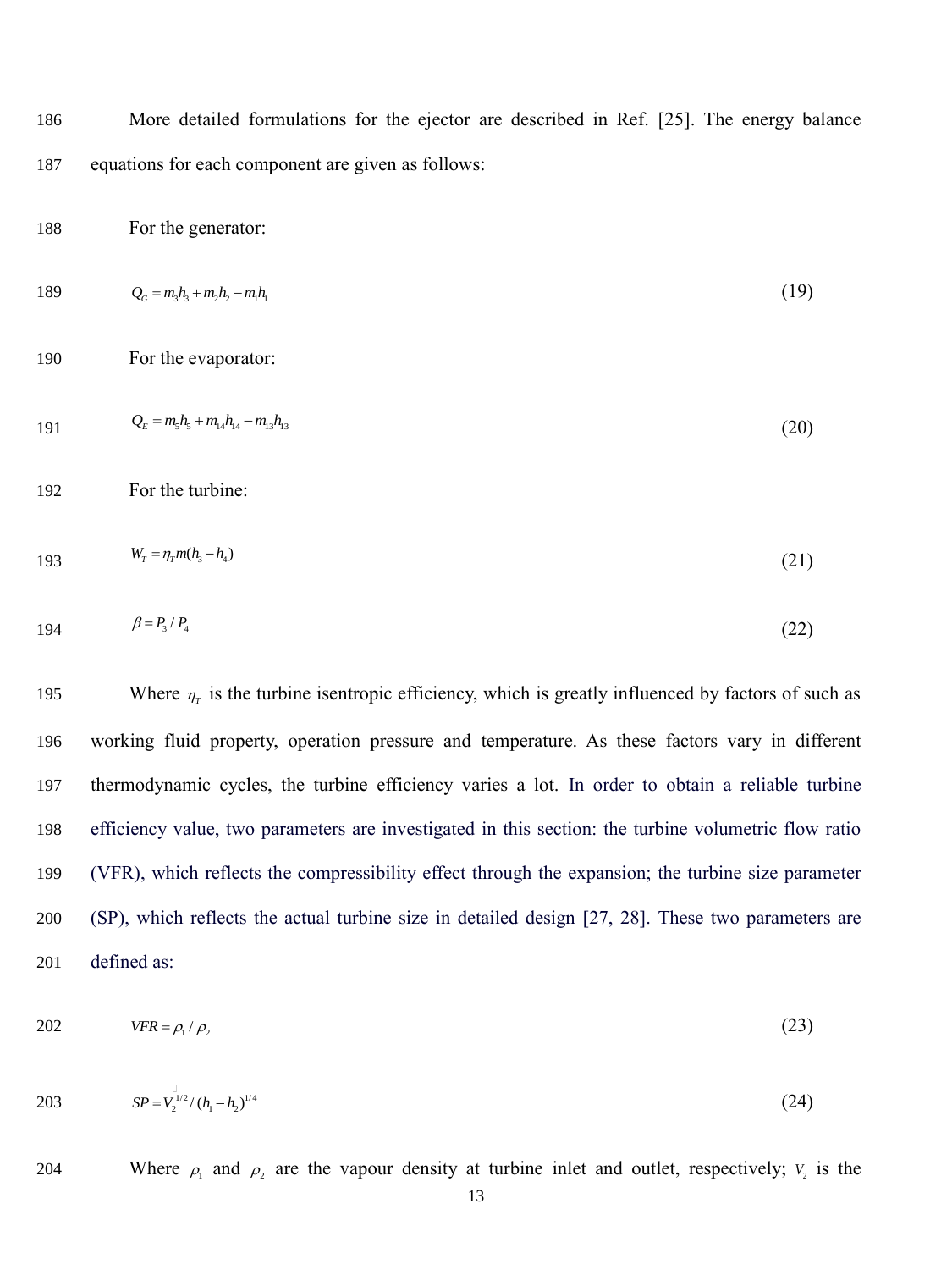volumetric flow at turbine outlet;  $h_1$  and  $h_2$  are the specific enthalpy of working fluid at turbine inlet 205 206 and outlet, respectively.

207 For the absorber:

- $Q_{\text{Ab}} = m_{9} (h_{9} h_{10})$ 208 (25)
- 209 For the heat exchanger:
- 2 10  $m_2(h_2 h_7) = m_1(h_{11} h_1)$  (26)
- 211 For the solution pumps:
- $W_{p_1} = (P_{11} P_{10})v_{10}m_{10}/\eta_{SP}$ 212 (27)
- $W_{p_{\text{II}}} = (P_{9} P_{14}) \nu_{14} m_{14} / \eta_{SP}$ 213 (28)

### 214 For the seawater pumps:

 $W_{WP} = m_{WP} \Delta H_{WP} g / \eta_{SWP}$ 215 (29)

$$
216 \t W_{CP} = m_{CP} \Delta H_{CP} g / \eta_{SWP} \t\t (30)
$$

217 Where <sup>Δ</sup>*HWP*, <sup>Δ</sup>*HCP* are pump head difference of warm and cold seawater, which are obtained 218 from the previous work [\[20\]](#page-39-3).

 The thermal efficiency is commonly used to evaluate a thermodynamic cycle performance, which is defined as the ratio of cycle output and to heat input. But this definition may cause some confusion when it is applied to a combined cycle. Without accounting for the quality of the refrigeration output, the total thermal efficiency would be overestimated [\[29\]](#page-39-12).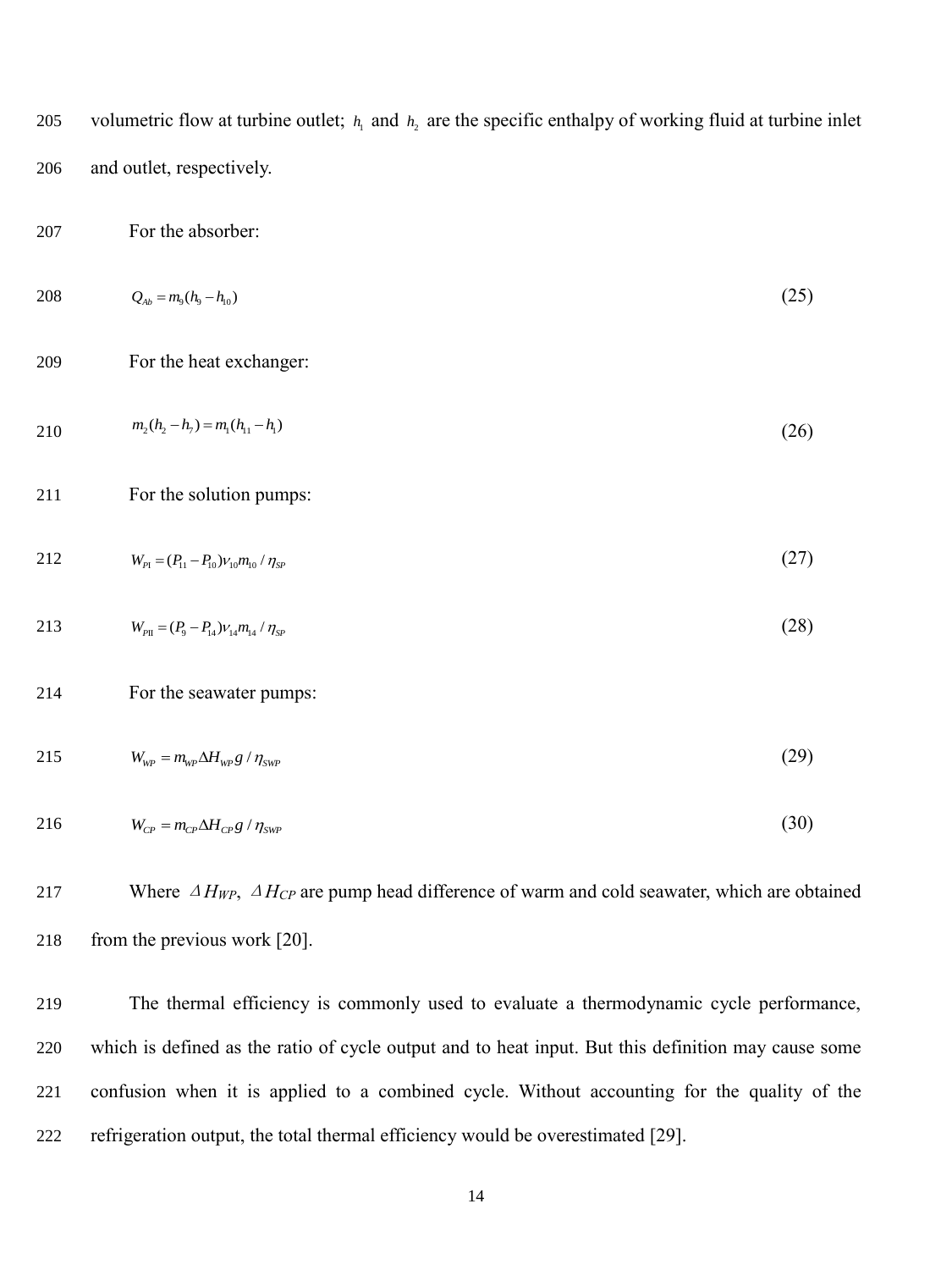223 To avoid this overestimation, two kinds of efficiency: the power efficiency and the effective 224 efficiency are defined. The definition of the power efficiency is shown in Eq. (29). This efficiency 225 expression represents the power generation capacity of the combined cycle.

 The effective efficiency (Eq. (29)) can evaluate the quality difference between the power and 227 refrigeration outputs [\[29\]](#page-39-12). Where,  $COP<sub>eff</sub>$  is the practical efficiency of the refrigeration capacity  $Q<sub>e</sub>$ . *E<sub>e</sub>* represents the exergy associated with the refrigeration output. From another point of view, it can be considered as the available energy of the refrigeration output. *ηref* is the second law efficiency for the combined cycle.

231 Power efficiency:

$$
232 \qquad \eta = W_{net}/Q_{SC} \qquad (31)
$$

233 
$$
W_{net} = W_r - W_{p1} - W_{p1} - W_{wp} - W_{cp}
$$
 (32)

234 Effective efficiency:

235 
$$
\eta_{\text{eff}} = \frac{W_{\text{net}} + (Q_e / COP_{\text{eff}})}{Q_{\text{SC}}} = \frac{W_{\text{net}} + (E_e / \eta_{\text{ref}})}{Q_{\text{SC}}}
$$
(33)

236 
$$
E_e = m[(h_{cool,in} - h_{cool,out}) - T_0(s_{cool,in} - s_{cool,out})]
$$
 (34)

237 
$$
\eta_{ref} = \frac{W_{net}}{Q_G(1 - T_a / T_{16})}
$$
(35)

238

# 239 **4. System simulation strategy and validation**

### 240 **4.1. Initial condition for analysis**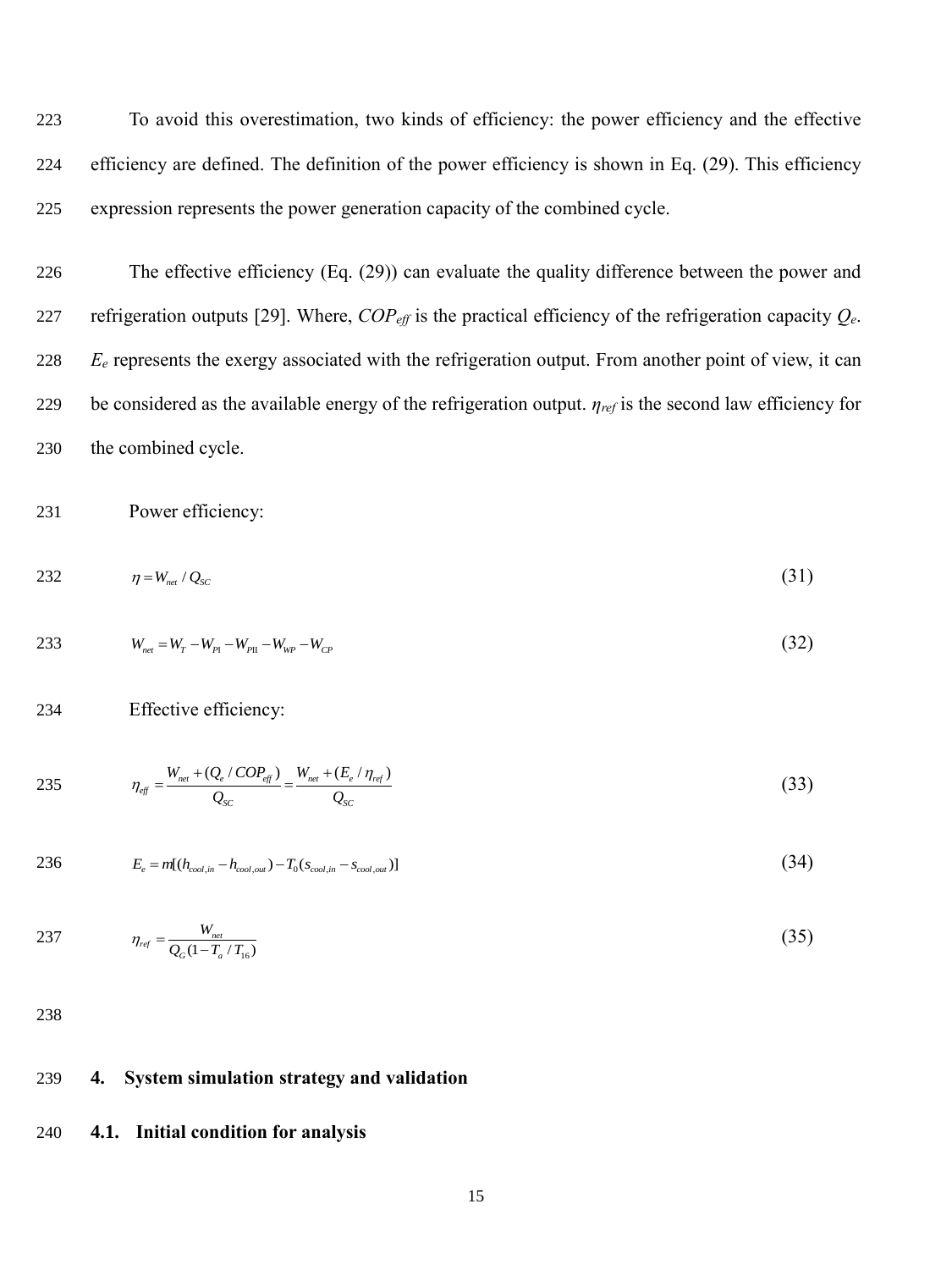An initial working condition for this combined cycle was specified. The warm seawater 242 temperature is assumed to be 299K ( $26^{\circ}$ C) and the cold seawater temperature is 277K ( $4^{\circ}$ C); the initial 243 ammonia/water rich solution concentration is  $0.7 \text{ kg kg}^{-1}$ . All the details of this initial working condition are listed in Table 1. It should be noted that the turbine isentropic efficiency is fixed at 85% in this simulation. This value is based on the investigation of the turbine VFR and SP for the combined cycle, which is discussed in section 5.

247 **Table 1**

# 248 Initial working condition

| Turbine is entropic efficiency, $\eta_T$                                      | 0.85           |
|-------------------------------------------------------------------------------|----------------|
| Seawater pump is entropic efficiency, $\eta_{SWP}$                            | 0.80           |
| Solution pump is entropic efficiency, $\eta_{SP}$                             | 0.75           |
| Ambient temperature, $T_a$ (K)                                                | 298            |
| Solar radiation intensity, $I(W \text{ m}^{-2})$                              | 500 [8]        |
| Solar collector absorption surface factor, $\alpha$                           | 0.90           |
| Solar collector transmission factor, $\tau$                                   | 0.85           |
| Solar collector global losses factor, $k$                                     | 1.70           |
| Solar collector effective area, $A_{SC}$ (m <sup>2</sup> )                    | 8,000          |
| Seawater specific heat capacity, $c_P$ (kJ kg <sup>-1</sup> K <sup>-1</sup> ) | 4.025          |
| Seawater density, $\rho$ (kg m <sup>3</sup> )                                 | 1025           |
| Warm seawater mass flow rate, $m_{WS}$ (kg s <sup>-1</sup> )                  | 26             |
| Cold seawater mass flow rate, $m_{CS}$ (kg s <sup>-1</sup> )                  | 26             |
| Warm seawater temperature, $T_{15}$ (K)                                       | 26             |
| Cold seawater temperature, $T_{18}$ (K)                                       | $\overline{4}$ |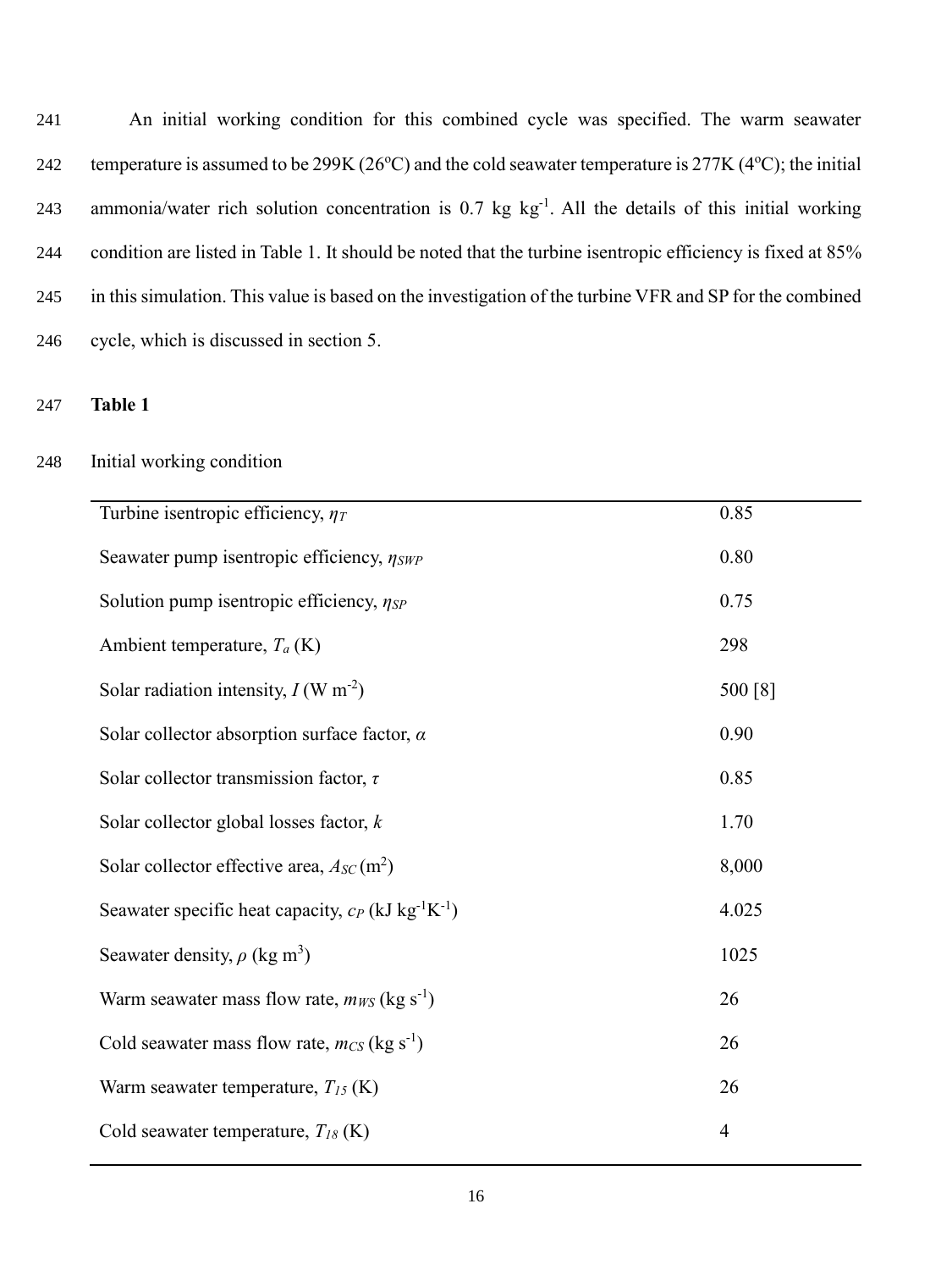| Pump head difference of warm seawater, $\Delta H_{WP}$ (m)         | 2.5     |
|--------------------------------------------------------------------|---------|
| Pump head difference of cold seawater, $\Delta H_{CP}$ (m)         | 5.6     |
| Generator heat transfer coefficient, $U_G$ (kW m <sup>2</sup> K)   | 4.0     |
| Absorber heat transfer coefficient, $U_{Ab}$ (kW m <sup>2</sup> K) | 3.5     |
| Evaporator heat transfer coefficient, $U_E$ (kW m <sup>2</sup> K)  | 4.0     |
| Generation pressure, P <sub>G</sub> (MPa)                          | 1.0     |
| Rich solution concentration, $X_r$ (kg kg <sup>-1</sup> )          | 0.7     |
| Turbine expansion ratio, $\beta$                                   | 1.5     |
| Nozzle efficiency, $\eta_n(\%)$                                    | 90 [25] |
| Mixing efficiency, $\eta_m$ (%)                                    | 85      |
| Diffuser efficiency, $\eta_d$ (%)                                  | 85      |

# 250 **4.2. Solution procedure**

251 Based on the above model a simulation program was developed. Fig. 2 shows the calculation 252 flow chart. In this program, the thermodynamic properties of ammonia-water and ammonia-vapour 253 were determined by the Sulze Equation [\[30\]](#page-39-13).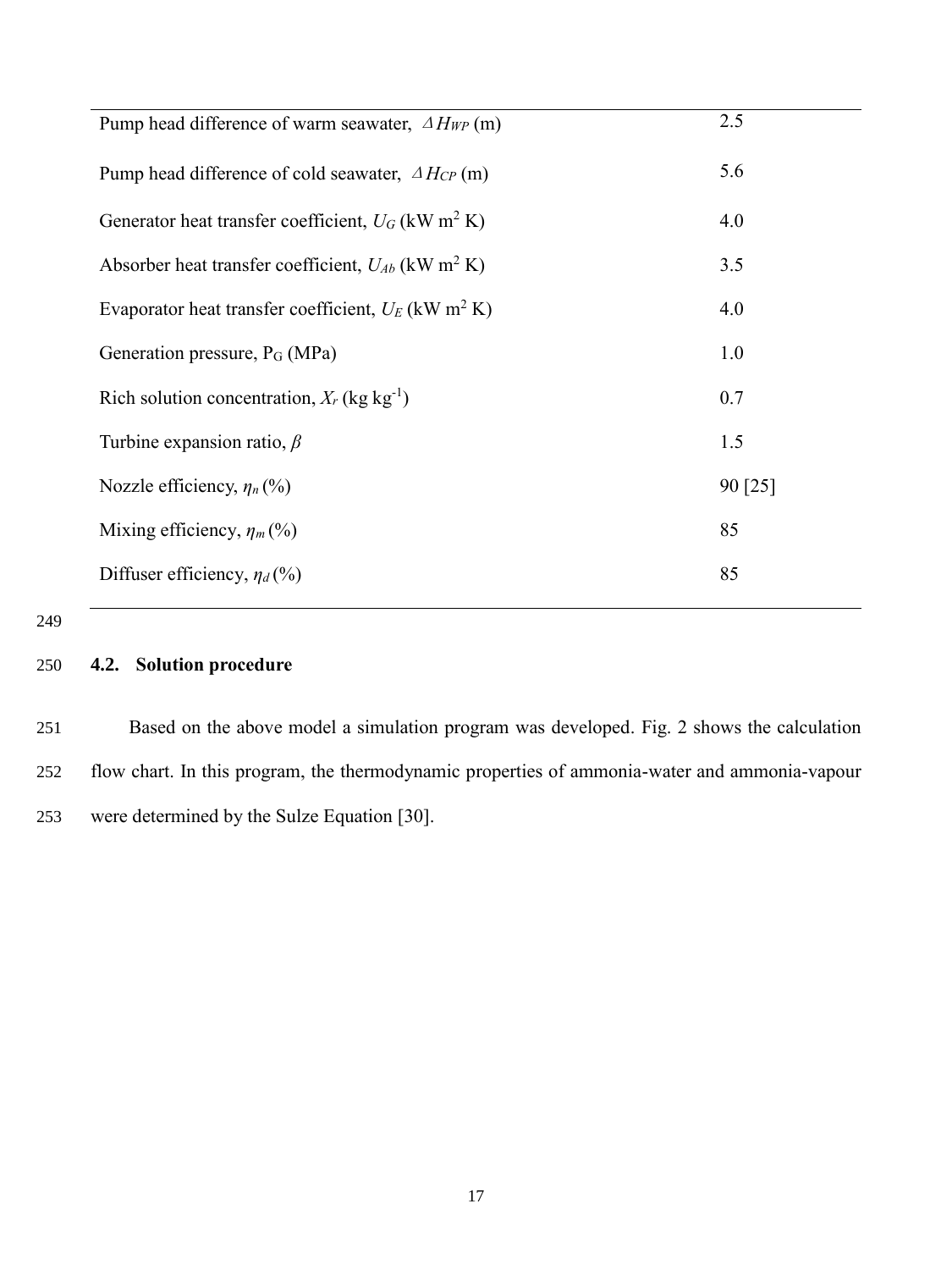



**Fig.2 Flow chart of the combined cycle**

# **4.3. Rationality validation of simulation**

 As this work is based on our previous research [\[21\]](#page-39-4), the mathematical model is similar to that conducted in Ref [\[21\]](#page-39-4). However, the simulation strategy for this work is slightly different due to the different system structures. Thus, the correctness of the system simulation program is still needed to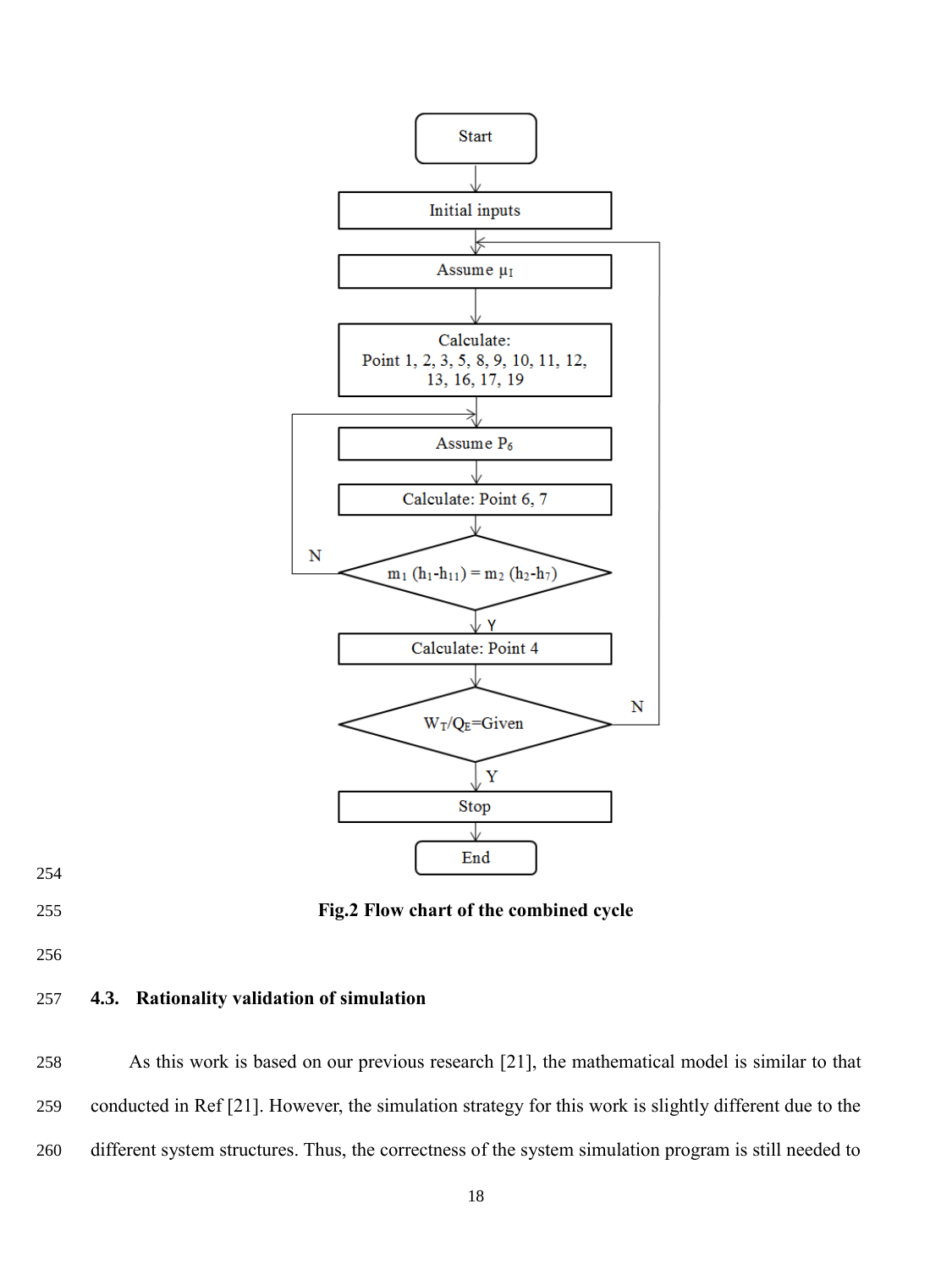be verified. In order to conduct the simulation validation, we firstly take out a set of simulation results based on the initial working condition given in Table 1. The details of the simulation results are shown in Table 2. A series of verification items are selected to make the simulation validation on basis of these simulation results, shown as follows:

265 (1) Check whether 
$$
c_p m_{ws}(T_{16} - T_{15}) = A_{sc} \cdot I \cdot (\alpha \tau - k(T_{ave} - T_a)/I)
$$
 is true;

266 (2) Check whether 
$$
U_G A_G \frac{(T_{16} - T_2) - (T_{17} - T_1)}{\ln((T_{16} - T_2) / (T_{17} - T_1))} = m_3 h_3 + m_2 h_2 - m_1 h_1
$$
 is true;

267 (3) Check whether 
$$
U_{Ab}A_{Ab}\frac{(T_9 - T_{18}) - (T_{10} - T_{19})}{\ln((T_9 - T_{18})/(T_{10} - T_{19}))} = m_9(h_9 - h_{10})
$$
 is true;

268 (4) Check whether 
$$
U_E A_E \Delta T_{lm,E} = m_5 h_5 + m_{14} h_{14} - m_{13} h_{13}
$$
 is true;

269 (5) Check whether 
$$
m_2(h_2 - h_7) = m_1(h_{11} - h_1)
$$
 is true;

(6) Check whether the value of  $W_T/Q_E$  match the given value in the simulation. 270

271 The validation results show that all these items above match well, which indicates the simulation 272 programs for this proposed cycle is rational. Further, a performance comparison between this cycle 273 and other OTEC cycles are made in the following part.

## 274 **Table 2**

275 Results of simulation at the initial working condition  $(X_f=0.7 \text{ kg kg}^{-1}, P_G=1.0 \text{ MPa}, m_3=1 \text{ kg/s})$ 

| state | т<br>(K) | p(MPa) | h<br>$(kJ kg^{-1})$ | m (kg/s) | $X$ (kg kg <sup>-1</sup> ) |
|-------|----------|--------|---------------------|----------|----------------------------|
|       | 310.56   | 1.00   | $-34.52$            | 2.14     | 0.70                       |
|       | 348.00   | 1.00   | 121.35              | 1.14     | 0.64                       |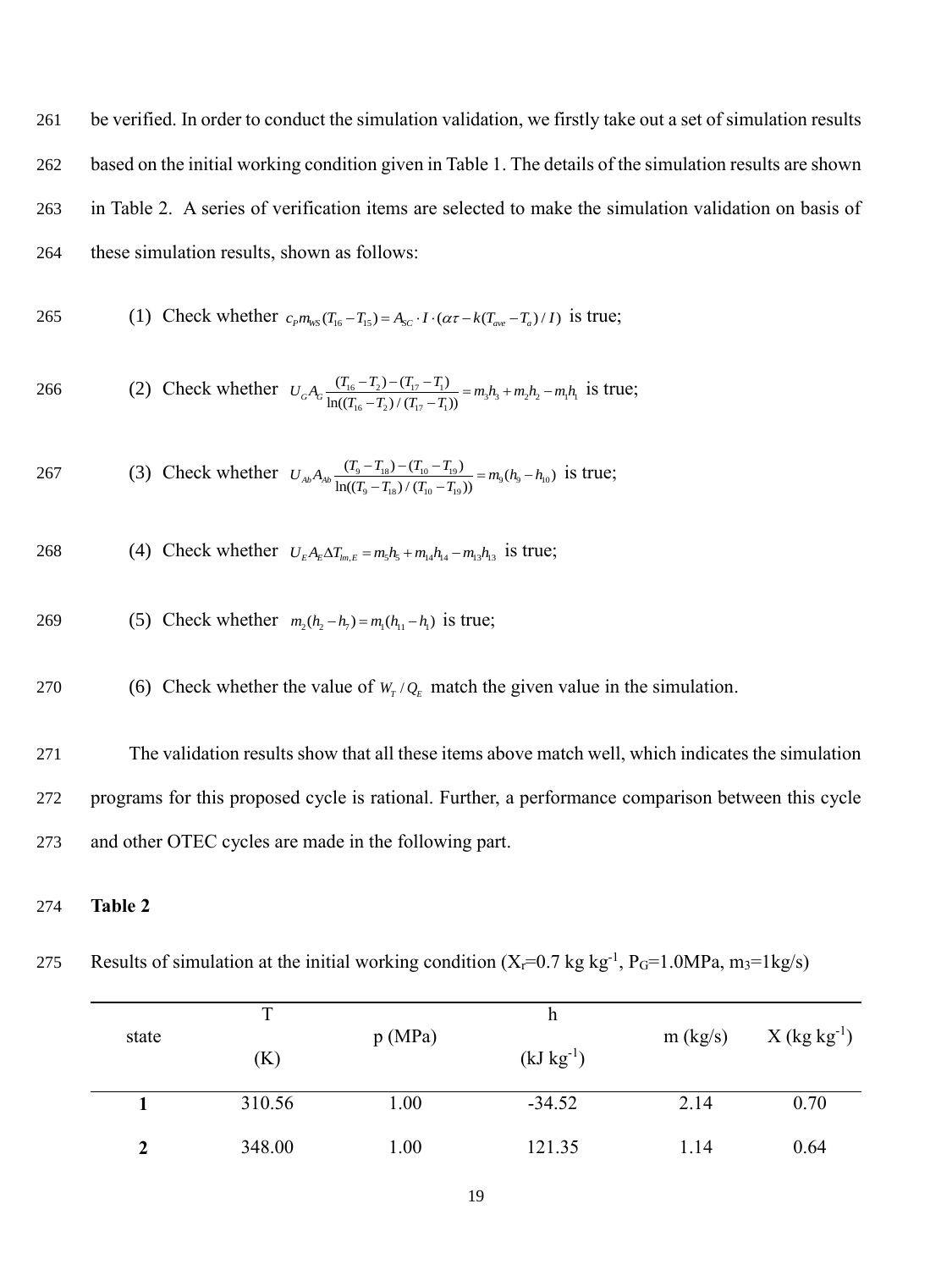| $\mathbf{3}$            | 348.00 | $1.00\,$ | 1610.06   | 1.00     | 0.99     |
|-------------------------|--------|----------|-----------|----------|----------|
| $\overline{\mathbf{4}}$ | 316.20 | 0.67     | 1546.35   | 1.00     | 0.99     |
| $\overline{\mathbf{5}}$ | 258.00 | $0.10\,$ | 1456.11   | 0.24     | 0.99     |
| 6                       | 291.54 | 0.37     | 1506.96   | 1.24     | 0.99     |
| $\boldsymbol{7}$        | 295.21 | $1.00\,$ | $-182.63$ | 1.14     | 0.43     |
| 8                       | 293.22 | $0.38\,$ | 696.32    | 2.37     | 0.72     |
| $\boldsymbol{9}$        | 291.75 | 0.38     | 587.55    | 2.64     | 0.70     |
| 10                      | 282.00 | 0.38     | $-197.35$ | 2.64     | 0.70     |
| 11                      | 280.70 | 1.00     | $-196.36$ | 2.14     | 0.70     |
| 12                      | 282.00 | 0.38     | $-197.35$ | 0.50     | 0.70     |
| 13                      | 255.00 | $0.10\,$ | $-197.35$ | $0.50\,$ | $0.70\,$ |
| 14                      | 258.00 | 0.10     | $-373.70$ | 0.27     | 0.61     |
| 15                      | 299.00 | $0.10\,$ | 109.05    | $26\,$   |          |
| 16                      | 353.00 | 0.10     | 334.94    | 26       |          |
| 17                      | 351.18 | 0.10     | 327.35    | 26       |          |
| 18                      | 277.00 | $0.10\,$ | 16.87     | 26       |          |
| 19                      | 278.98 | $0.10\,$ | 25.20     | 26       |          |
|                         |        |          |           |          |          |

# **4.4. Results comparison**

 With a set of similar initial inputs, the performance of this combined cycle is compared to four OTEC power cycles: the absorption ejector OTEC cycle proposed by Yuan [\[21\]](#page-39-4), the solar-assisted OTEC power cycle proposed by Yamada [\[9\]](#page-38-6), the closed-cycle OTEC power cycle proposed by Aydin[\[8\]](#page-38-3) and the experimental based closed-cycle OTEC power cycle proposed by Faizal [\[31\]](#page-39-14). Since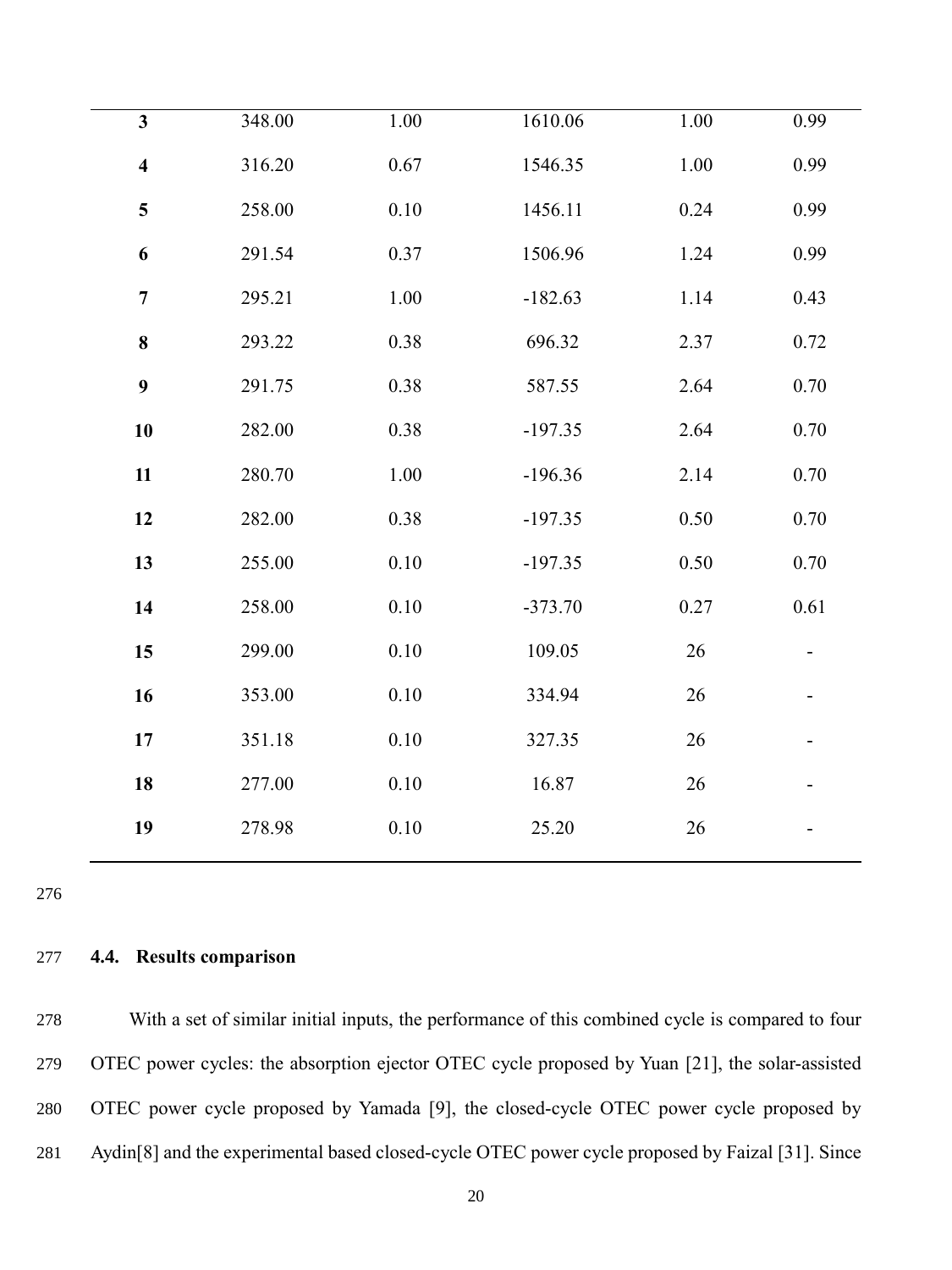282 all of these four cycles are proposed for power generation purpose, in this section the power efficiency

283 is considered as the key parameter which can reflect the performance of these cycles.

# 284 **Table 3**

285 Performance comparison of OTEC cycles under similar initial working conditions

|                                      | This study  | Yuan [21]   | Yamada <sup>[9]</sup> | Aydin $[8]$              | Faizal [31]                   |
|--------------------------------------|-------------|-------------|-----------------------|--------------------------|-------------------------------|
| Theoretical/Experimental<br>research | Theoretical | Theoretical | Theoretical           | Theoretical              | Experiment<br>al              |
| Cycle type                           | Solar-      | Absorption  | Solar-                | Closed-                  | Closed-                       |
|                                      | assisted    | ejector     | assisted              | cycle                    | cycle<br><b>OTEC</b><br>power |
|                                      | combined    | <b>OTEC</b> | <b>OTEC</b>           | <b>OTEC</b>              | cycle                         |
|                                      | cycle       | power       | power                 | power                    |                               |
|                                      |             | cycle       | cycle                 | cycle                    |                               |
| Working fluid                        | Ammonia/    | Ammonia/    | Ammonia               | $R-32$                   | R-134-a                       |
|                                      | water       | water       |                       |                          |                               |
| Seawater inlet temperature           |             |             |                       |                          |                               |
| (K)                                  |             |             |                       |                          |                               |
| Warm seawater                        | 299         | 299         | 298.7                 | 299                      | 300                           |
| Cold seawater                        | 277         | 277         | 277.4                 | 278                      | 277.5-278                     |
| Component efficiency (%)             |             |             |                       |                          |                               |
| Turbine                              | 85          | 85          | 80                    | $\overline{\phantom{0}}$ |                               |
| Solution pump                        | 75          | 85          | 75                    | 75                       |                               |
| Seawater pump                        | 80          | 85          | 80                    | 80                       | $\overline{a}$                |
| coefficient<br>transfer<br>Heat      |             |             |                       |                          |                               |
| $(kW m-2 K-1)$                       |             |             |                       |                          |                               |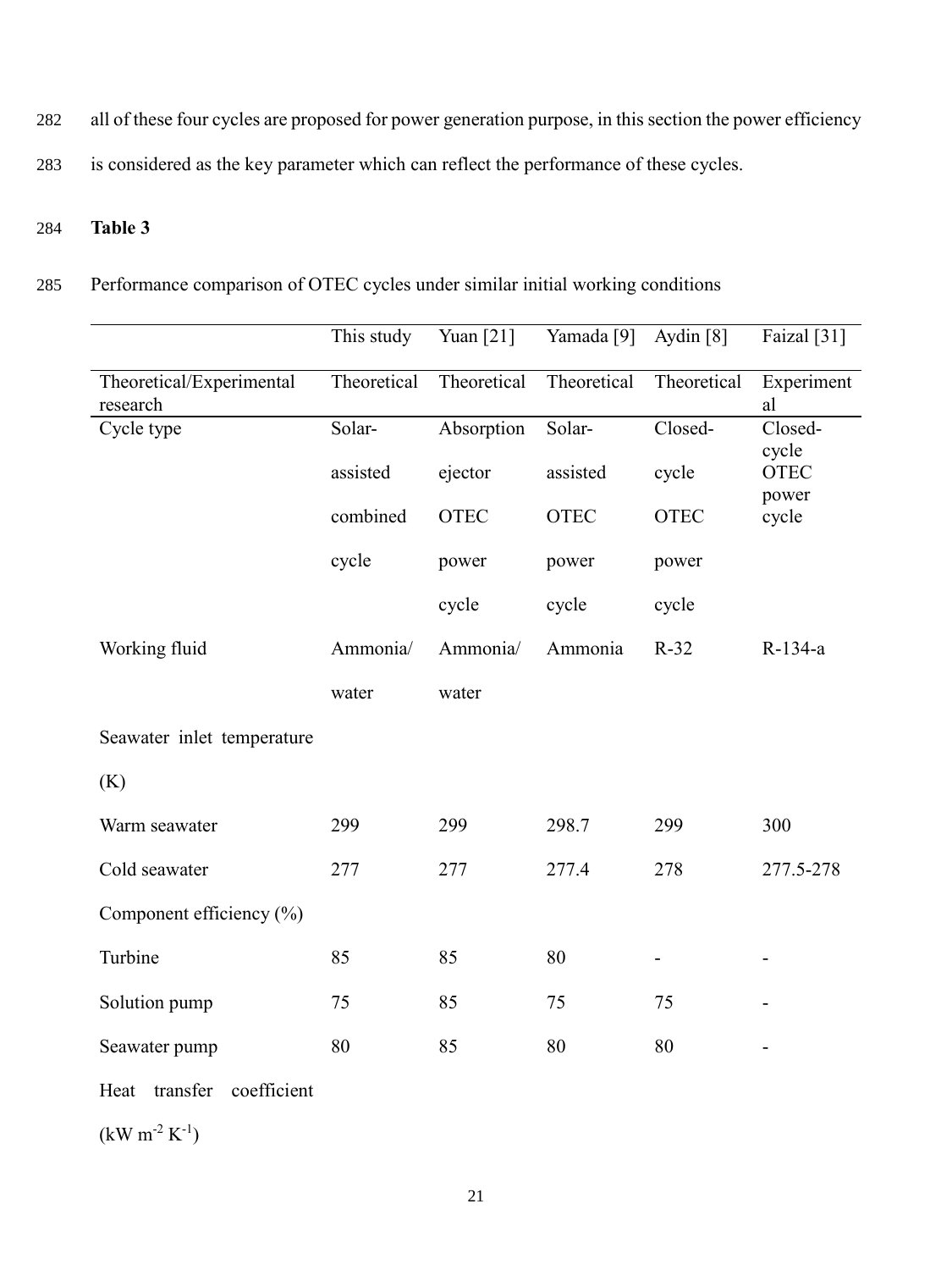| Generator                    | 4.0    |       | 4.0   |       |             |
|------------------------------|--------|-------|-------|-------|-------------|
| Absorber                     | 3.5    |       | 3.5   |       |             |
| Evaporator                   | 4.0    |       |       |       |             |
| Turbine/Pump work (kW)       |        |       |       |       |             |
| Turbine power work           | 170.73 | 71.17 | 100.1 | 100.0 |             |
| Solution pump work           | 8.49   | 3.55  | 2.1   | 6.2   |             |
| Warm seawater pump work      | 6.13   |       | 9.5   | 8.9   |             |
| Cold seawater pump work      | 17.84  |       | 18.6  | 16.9  |             |
| Refrigeration output (kW)    | 341.55 |       |       |       |             |
| Power efficiency $(\% )$     | 2.27   | 2.94  | 2.3   | 1.9   | $0.8 - 1.1$ |
| Effective efficiency $(\% )$ | 7.89   |       |       |       |             |

 As is shown in Table 3, the power efficiency of this proposed combined cycle is 2.27%, lower than that of 2.94% of the cycle in Ref. [\[21\]](#page-39-4). This is attributed to the following two main reasons: firstly, the solar collector efficiency is considered in the total power efficiency, which leads to a greatly decrease of the power efficiency; secondly, the turbine and pump efficiencies assumed in the latter cycle is at a higher value. Furthermore, the combined cycle in this study has a slightly lower power efficiency compared with the solar-assisted OTEC power cycle proposed by Yamada [\[9\]](#page-38-6). This is because in the combined cycle, an additional pump is introduced between the evaporator and the absorber, which consumes more energy. Besides, the heat absorbed in the evaporator eventually flows into the absorber, which leads to a higher energy consumption in the cold seawater pump. These factors all result in a slightly lower power efficiency of the combined cycle. Moreover, the closed- cycle OTEC power cycle showed the lowest theoretical power efficiency, due to a bigger heat transfer rate is required at the evaporator in the R-32 based cycle [\[8\]](#page-38-3). In addition, Faizal [\[31\]](#page-39-14) conducted an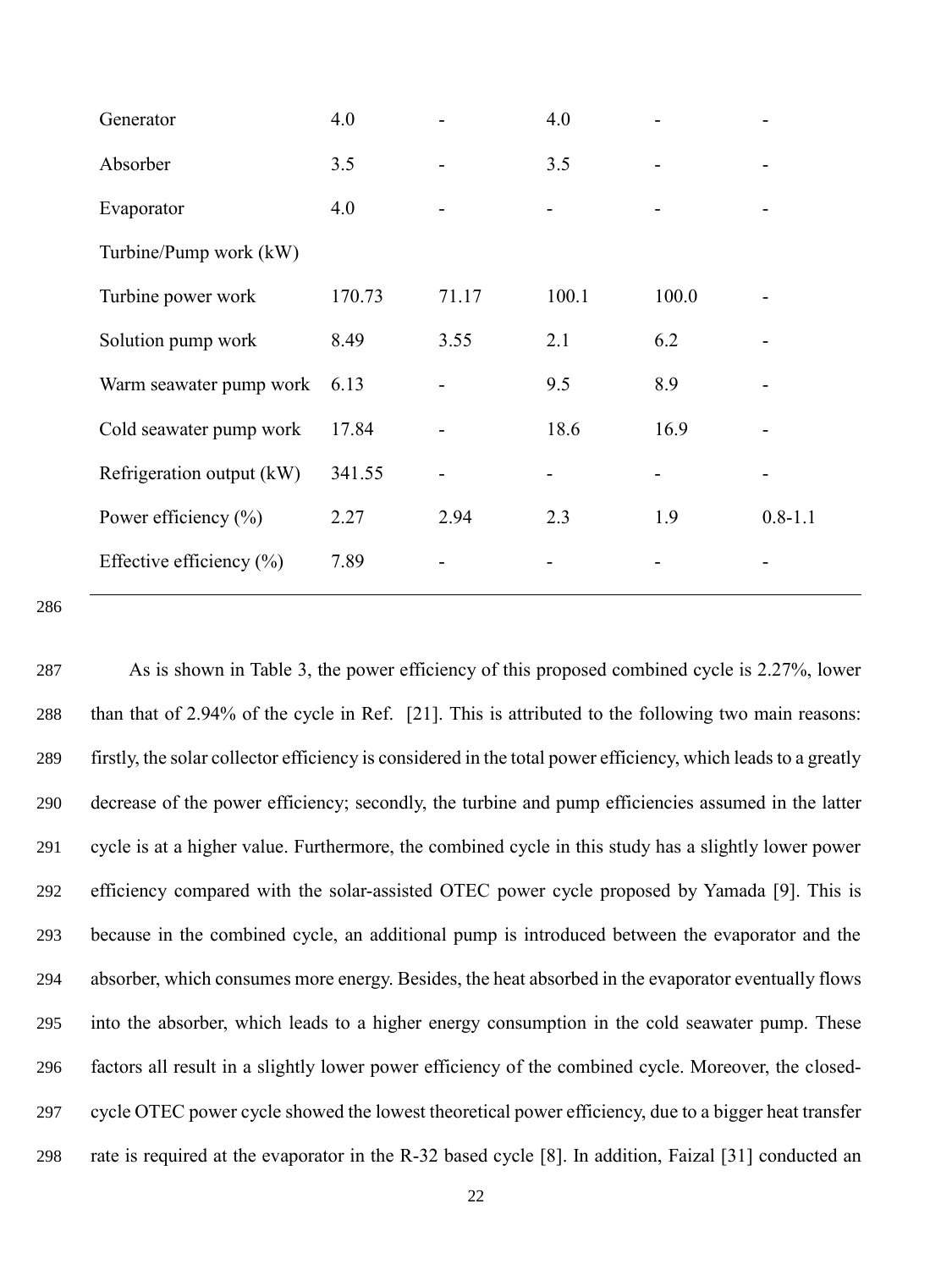experimental research on the closed-cycle OTEC power cycle. With a similar heating and cooling source temperature and the R-134-a as working fluid, the experimental power efficiency was obtained at 0.8-1.1%. This practical power efficiency is at a relatively low level, due to that the turbine and pump efficiencies and the evaporator/condenser heat transfer efficiencies are greatly limited in the lab-scale experiment.

 Besides of the power output, the refrigeration output is also produced in this combined cycle. It is found the refrigeration output of the proposed cycle reaches to 341.55kW under the given condition. Moreover, the contribution of refrigeration output on to is accessed by the effective efficiency (based on Eq. (33)). Results in Table 3 shows that this combined cycle can reach to 7.89% under the initial working condition, which greatly enhance the cycle performance.

 The COP of this proposed cycle is compared with a solar-assisted double turbine combined cycle that investigated by R. Shakar [\[32\]](#page-39-15). With a set of similar initial working conditions, the detailed results are shown in Table 4.

### **Table 4 COP comparison of combined cycles under similar initial working conditions**

|                                          | This study     | R. Shakar [32] |
|------------------------------------------|----------------|----------------|
| Cycle type                               | Solar-assisted | Solar-assisted |
|                                          | combined cycle | combined cycle |
| Working fluid                            | Ammonia/water  | Ammonia        |
| Solar collector outlet temperature $(K)$ | 393            | 393            |
| Cooling source temperature $(K)$         | 277            | 303            |
| Component efficiency $(\% )$             |                |                |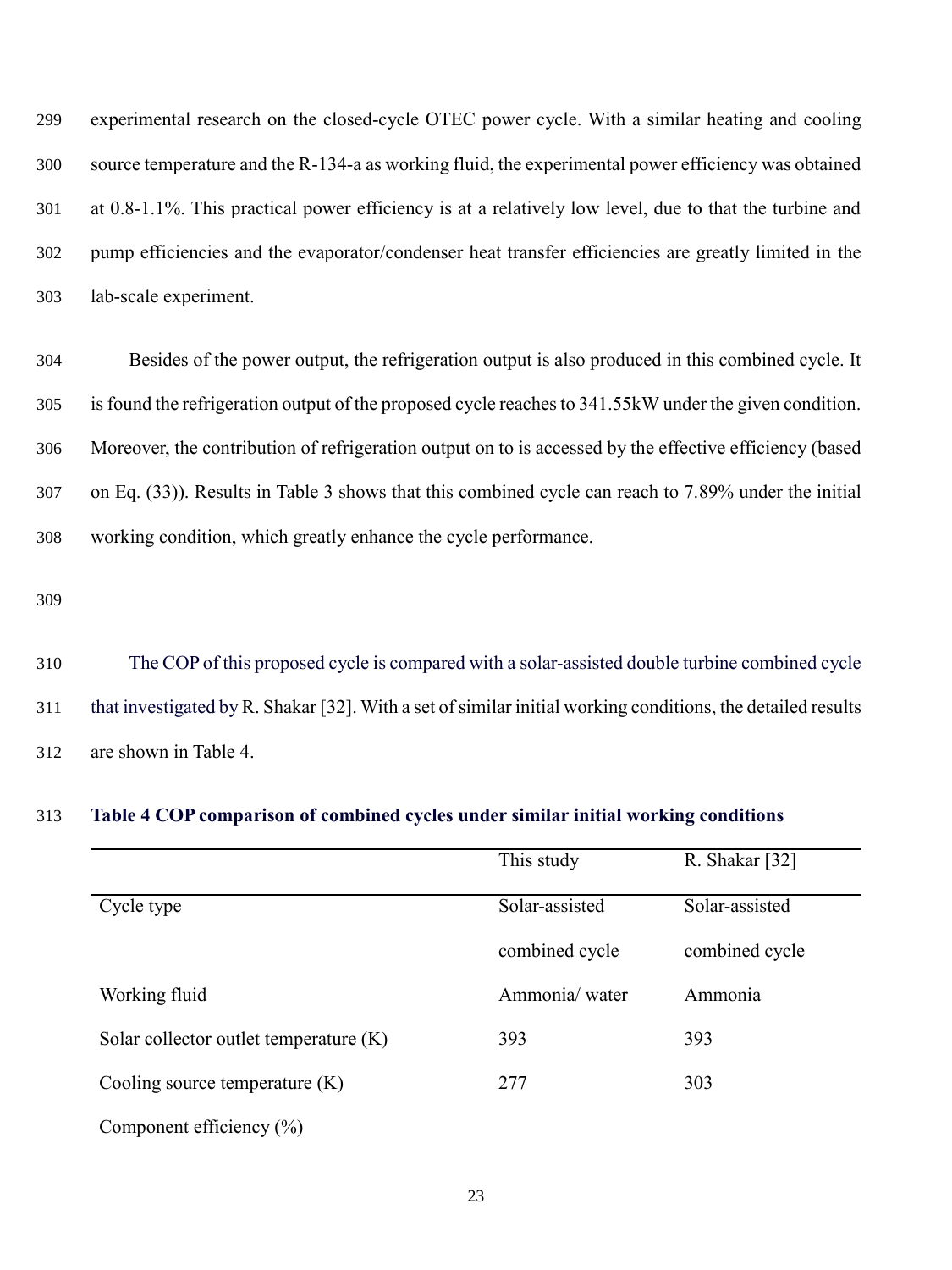| Turbine                                                         | 85    | 75    |  |  |  |  |
|-----------------------------------------------------------------|-------|-------|--|--|--|--|
| Solution pump                                                   | 75    | 75    |  |  |  |  |
| Seawater pump                                                   | 80    | -     |  |  |  |  |
| Heat transfer coefficient (kW m <sup>-2</sup> K <sup>-1</sup> ) |       |       |  |  |  |  |
| Generator                                                       | 4.0   |       |  |  |  |  |
| Absorber                                                        | 3.5   |       |  |  |  |  |
| Evaporator                                                      | 4.0   |       |  |  |  |  |
| Refrigeration temperature at the evaporator inlet               | 255   | 256   |  |  |  |  |
| (K)                                                             |       |       |  |  |  |  |
| Turbine power work (kW)                                         | 192.8 | 11.5  |  |  |  |  |
| Refrigeration output (kW)                                       | 386.3 | 18.5  |  |  |  |  |
| Power efficiency $(\%)$                                         | 2.35  | 1.93  |  |  |  |  |
| <b>COP</b>                                                      | 0.18  | 0.174 |  |  |  |  |
|                                                                 |       |       |  |  |  |  |

 As is shown in Table 4, the combined power and refrigeration cycle in this study obtained slightly higher power efficiency and a slightly higher COP. These are reasonable results since the cooling source temperature of the cycle in this study is lower than the compared cycle in Ref. [\[32\]](#page-39-15). In this study, the cooling source is selected as the cold seawater; while the cooling source for the cycle in Ref. [\[32\]](#page-39-15) is selected as the air.

 Also, it is found that the COP of both of these combined cycles is at relatively low level. According to literatures [\[33,](#page-39-16) [34\]](#page-39-17), with the heating source temperature at 393-423K and cooling source temperature below 273K, the COP of an individual single-effect ammonia/water absorption refrigeration cycle can reach to a much higher level of 0.5-0.7.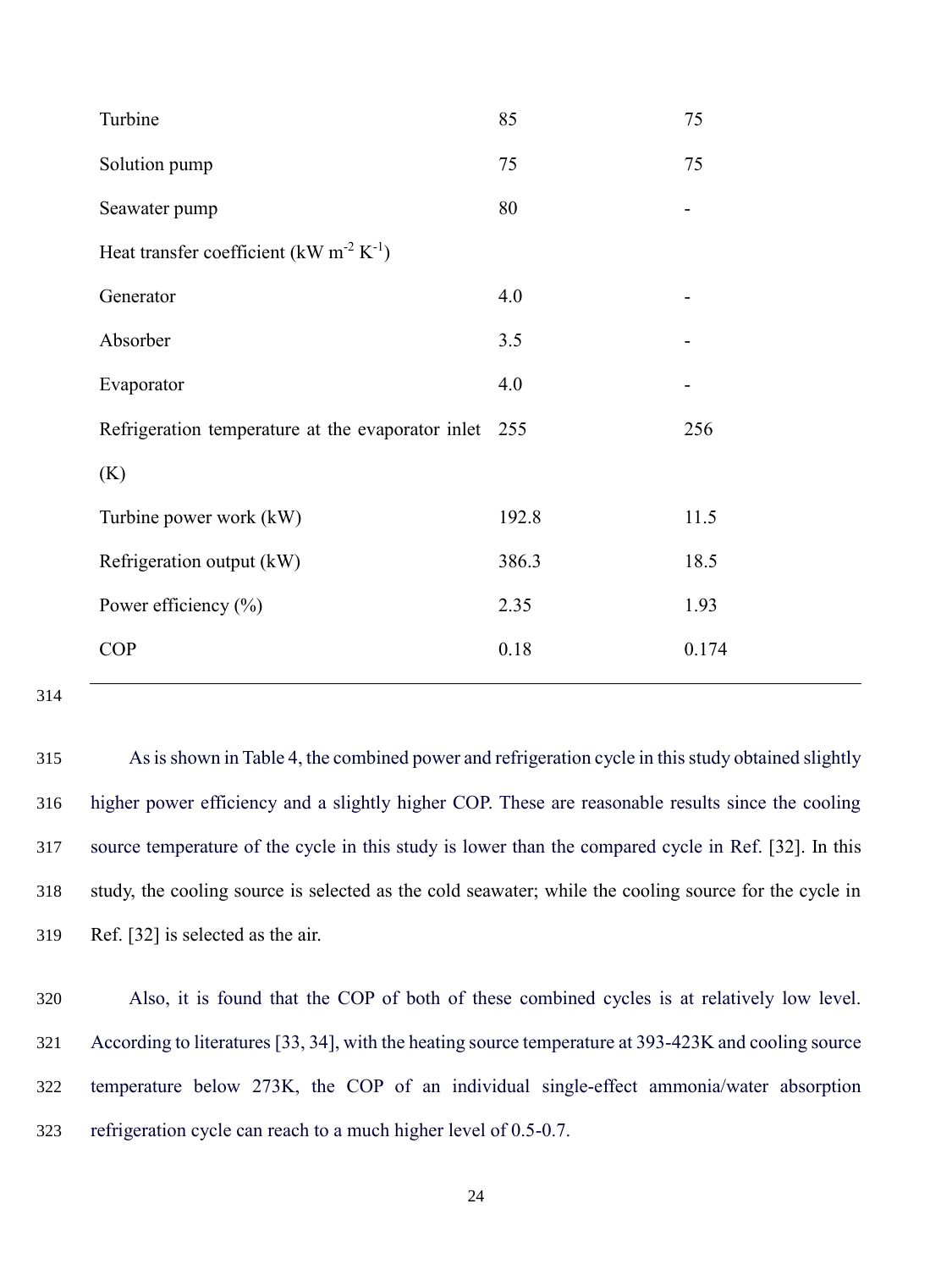In summary, the following conclusions are obtained according to these comparison results:

 • Compared with that of the individual OTEC power cycle, this combined power and refrigeration cycle has a slightly lower level of power efficiency;

 • This combined power and refrigeration cycle has a high effective efficiency which weighted the produced refrigeration;

 • Compared with that of the individual ammonia/water refrigeration cycle, this combined power and refrigeration cycle has a lower level of COP, but it is an energy generation system rather than an energy consumption system.

 From the thermodynamic viewpoints, the individual OTEC power cycle utilizes the heated ammonia vapour to drive the turbine and produce power, and then the exhausted vapour is directly absorbed in the absorber. Compared with this process, the combined power and refrigeration cycle in this study also utilizes the heated ammonia vapour to produce power, so the turbine power output is produced under a similar condition. But in the combined cycle, an additional pump is introduced between the evaporator and the absorber, which consumes more energy. Besides, the heat absorbed in the evaporator eventually flows into the absorber, which leads to a higher energy consumption in the cold seawater pump. These factors all result in a slightly lower power efficiency of the combined cycle.

 However, an additional process is introduced in this combined cycle: the exhausted vapour is used to drive the ejector that connected with the evaporator, thus the ammonia vapour generated from the evaporator is injected into the absorber and the evaporation process is enhanced. Therefore, this combined cycle has a slightly lower power efficiency compared with that of the individual OTEC power cycle, but it has a high effectively efficiency which weighted the produced refrigeration.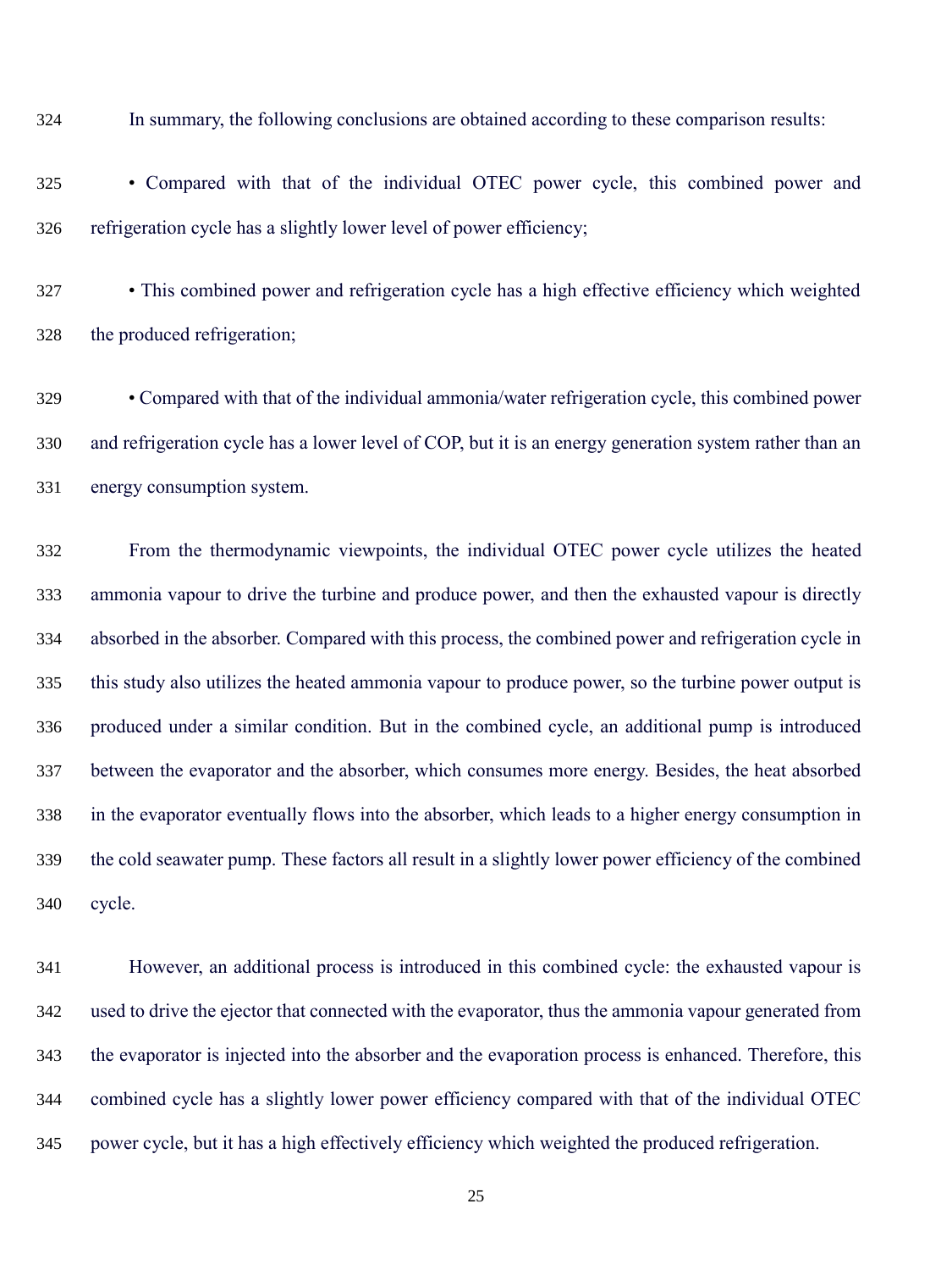Moreover, in this combined power and refrigeration cycle the low grade energy is not totally utilized to produce the refrigeration. In fact, large amount of the absorbed energy is converted to the turbine power, which makes the COP of the combined power and refrigeration cycle at a lower level. But unlike the individual ammonia/water refrigeration cycle which deems to be an energy consumption system, the combined cycle is an energy generation system.

 It is important to note that the refrigeration produced by this combined cycle is valuable for the OTEC system. Unlike the individual OTEC power cycle, the combined power and refrigeration cycle can produce both power and refrigeration based on the ocean thermal energy. Considering that a part of turbine power work is consumed by the solution pumps and seawater pumps, the net power output of the OTEC system is largely reduced. Nevertheless, according to the simulation results, in the combined cycle the refrigeration can reach to approximately 2.48 times of the turbine power output, which is very beneficial for the low-efficiency OTEC system.

 Further, the performance comparison between the solar-assisted cycle in this study and the absorption ejector OTEC cycle in Ref. [\[21\]](#page-39-4) with the variation initial condition of generation pressure and temperature is studied in this work. Fig. 3 shows that as the generation pressure varies, the power efficiency of the proposed cycle remains at a lower range of 2.03%-2.31%, the power efficiency of the compared OTEC cycle is at 2.67%-3.46%, and the effective efficiency of the proposed cycle can reach to a higher level of 7.92%-7.64%. Moreover, it is found that the effective efficiency increases to a peak value as the generation pressure increases. This behavior is caused by the following two 365 reasons: on one hand,  $Q_G$  decreases as P<sub>G</sub> increases, so the effective efficiency increases since both W<sub>T</sub> 366 and Q<sub>E</sub> remain unchanged. On the other hand, solution concentration difference  $\Delta X$  ( $X_r-X_w$ ) decreases 367 as P<sub>G</sub> increases (according to Eq. (20) and (21)). When  $\Delta X$  approaches to zero, m<sub>3</sub> will decrease rapidly and dominate the performance of the cycle, thus the effective efficiency decrease under this circumstance. Fig. 4 shows that as the generation temperature increases, the power and effective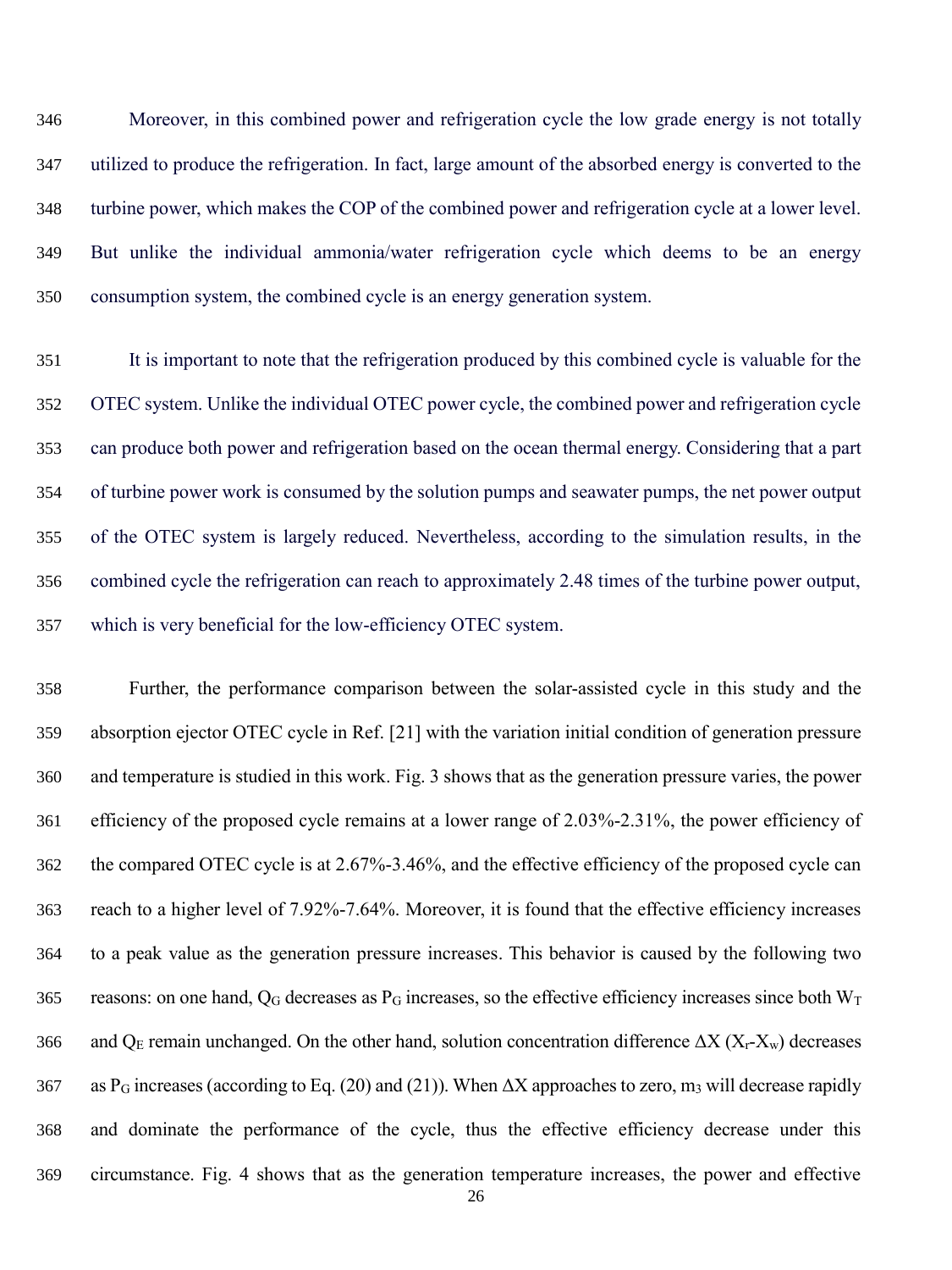370 efficiency of both cycles climb up. The ranking of the efficiencies is similar to that obtained in Fig. 371 3. However, with the assistance of the flat-plate solar collector, the proposed cycle has a much wider 372 generation temperature range.



373

374 **Fig. 3 Comparison between proposed cycle and OTEC cycle (Ref.** [\[21\]](#page-39-4) **) as P<sup>G</sup> varies**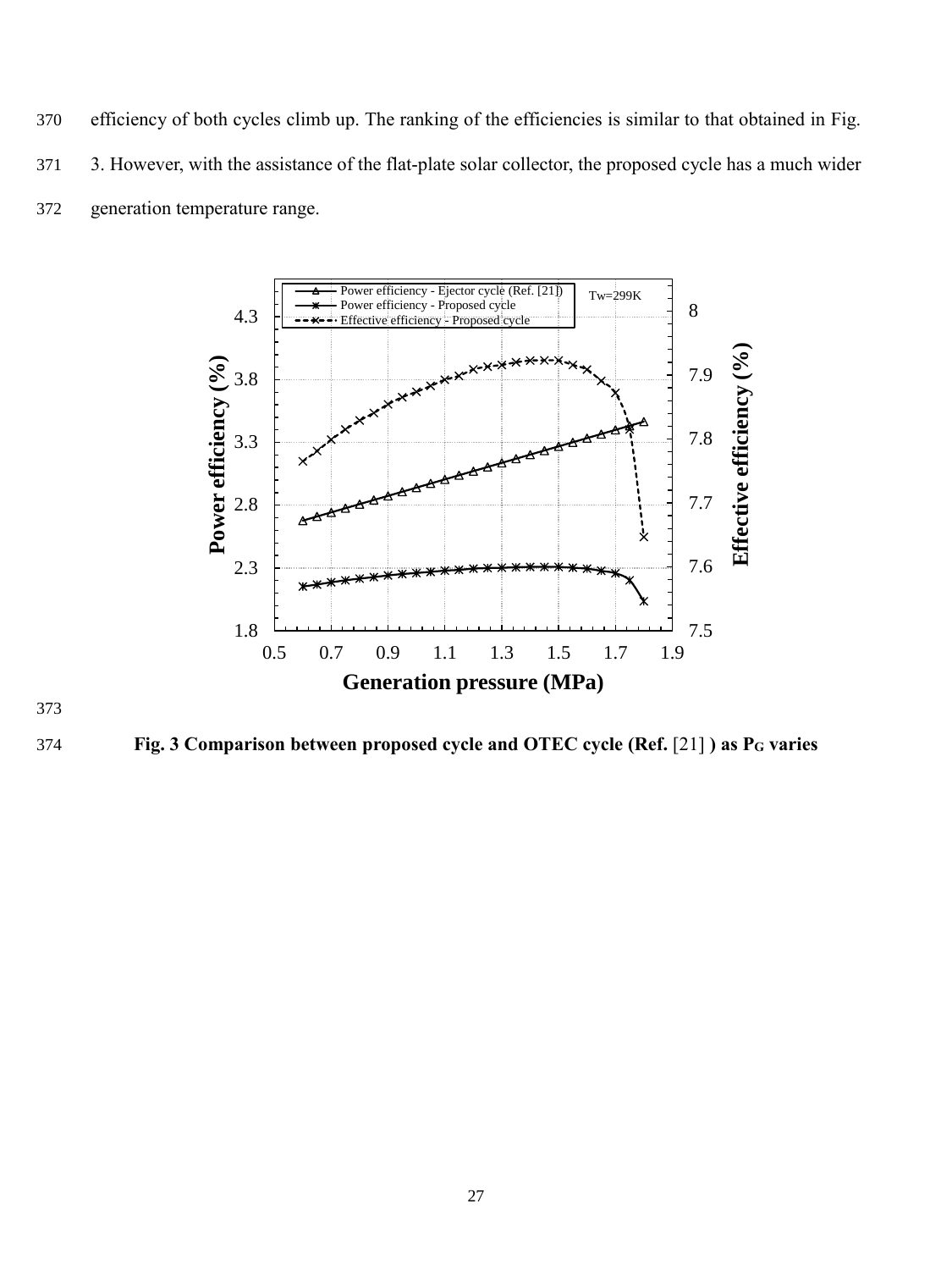

Power/refrigeration ratio 0.5

375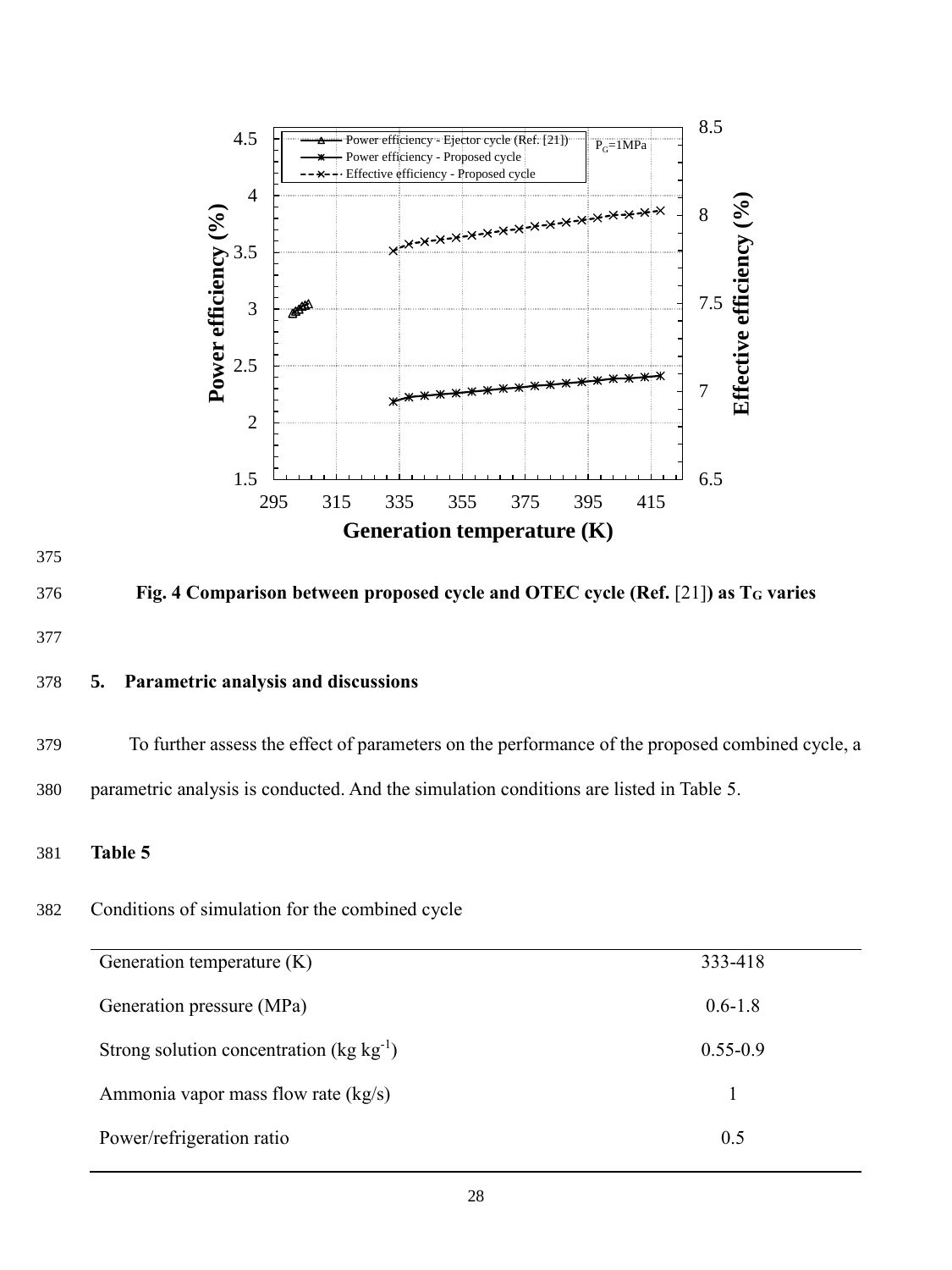Based on the simulation conditions, the volumetric flow ratio (VFR) and size parameter (SP) of turbine is investigated and the turbine isentropic efficiency can be obtained. According to Eq. (23) and (24), the influences of generation temperature and pressure on turbine VFR and SP are investigated and the results are shown in Fig. 5 and 6.



387<br>388

**Fig. 5 Volumetric flow ratio of turbine as T<sup>G</sup> and P<sup>G</sup> varies**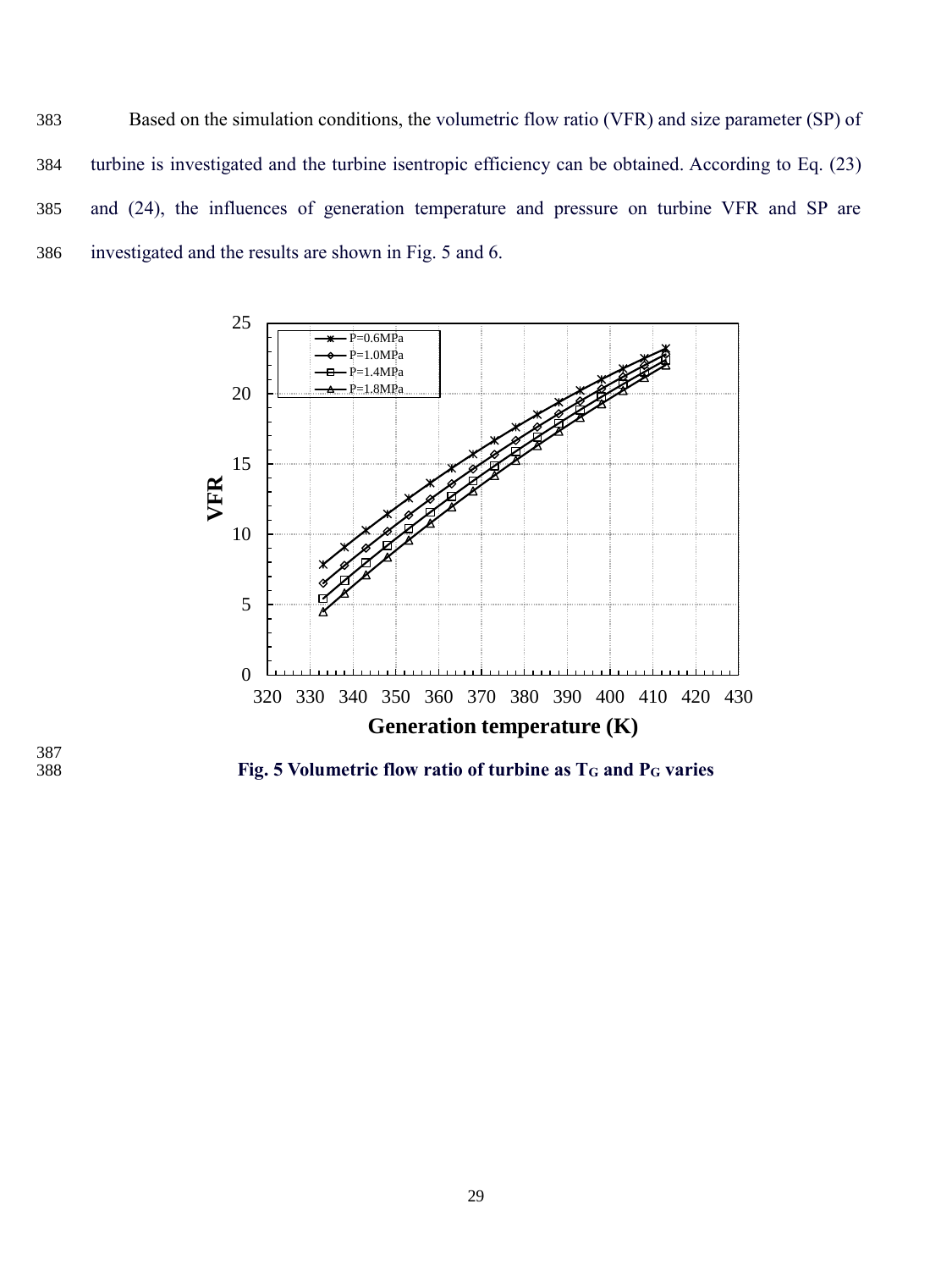

389

390 **Fig. 6 Size parameter of turbine as T<sup>G</sup> and P<sup>G</sup> varies**

 It is found that higher generation temperature can lead to higher value of VFR and SP, while higher generation pressure leads to lower value of VFR and SP. Under the investigated operation condition of generation temperature at 333-418K and generation pressure at 0.6-1.8MPa, the VFR ranges in the value of 4.50-22.80 and the SP ranges in the value of 0.082-0.214. According to Ref. [\[35\]](#page-39-18), the corresponding turbine efficiency can be obtained with these VFR and SP values. Thus in this study the turbine efficiency of the combined cycle is fixed at 85%.

397

## 398 **5.1. Effect of the generation pressure**

 Fig. 7 shows the effect of generation pressure on heating input of the generator. It is found that given a fixed rich solution concentration the heat input decreases as the generation pressure increases. In the combined cycle the heat input exists in the generation process, and the following reason explains 402 this behavior: since  $X_r$  is fixed, the increase of  $P_G$  can lead to a higher saturation temperature in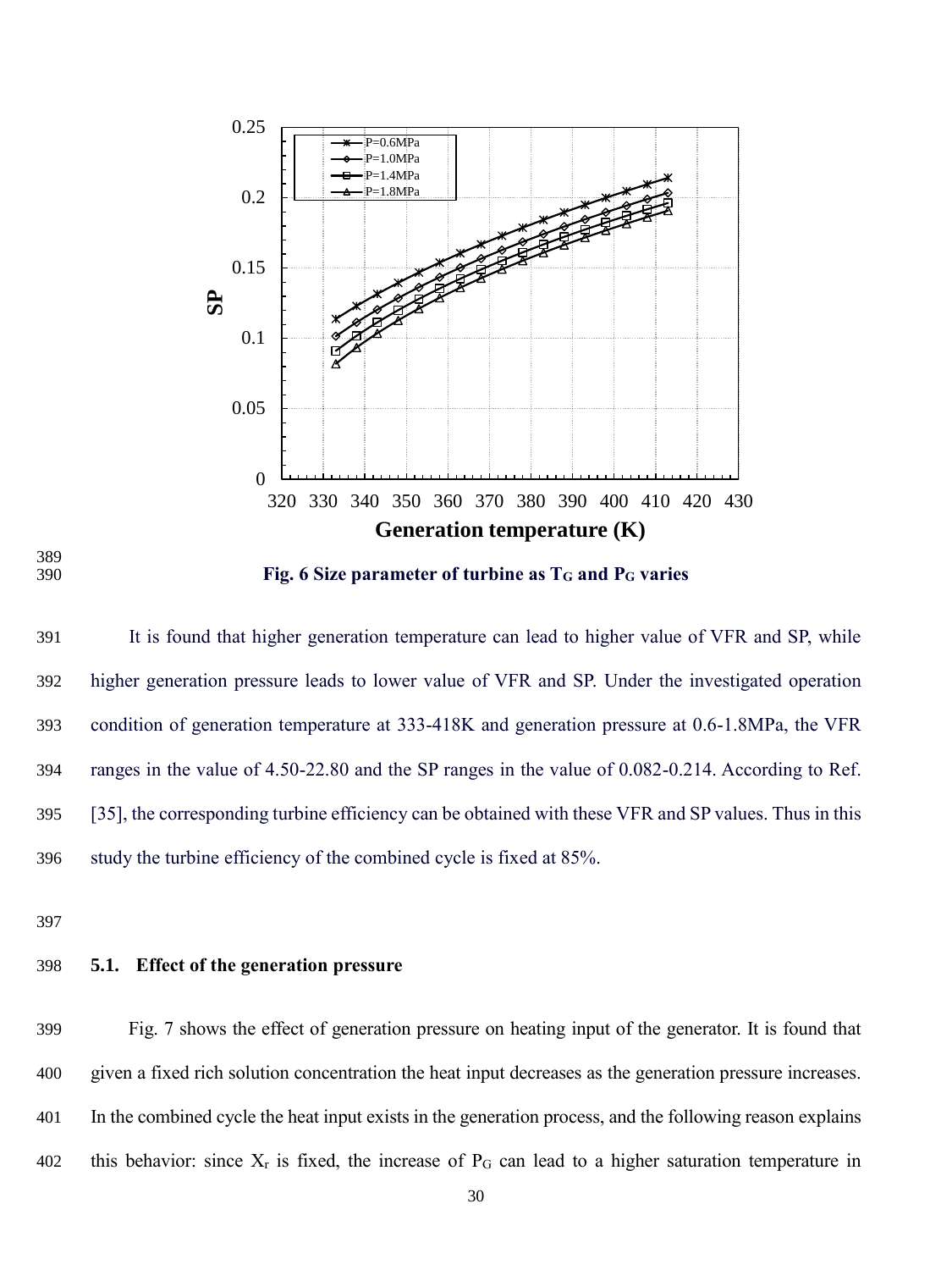403 generator inlet, and thus  $h_1$  increases (according to Sulze Equation); simultaneously, the increase of  $P_G$ 404 also leads to an increase of m<sub>1</sub>. So  $Q_G$  decreases (according to Eq. (19)). Furthermore, it is also found 405 that higher rich solution concentration leads to a lower heat input. This is because  $h_1$  is higher as  $X_r$  is 406 fixed at a higher level, therefore  $Q_G$  decreases.

407





409 **Fig. 7 Effect of generation pressure on heating input**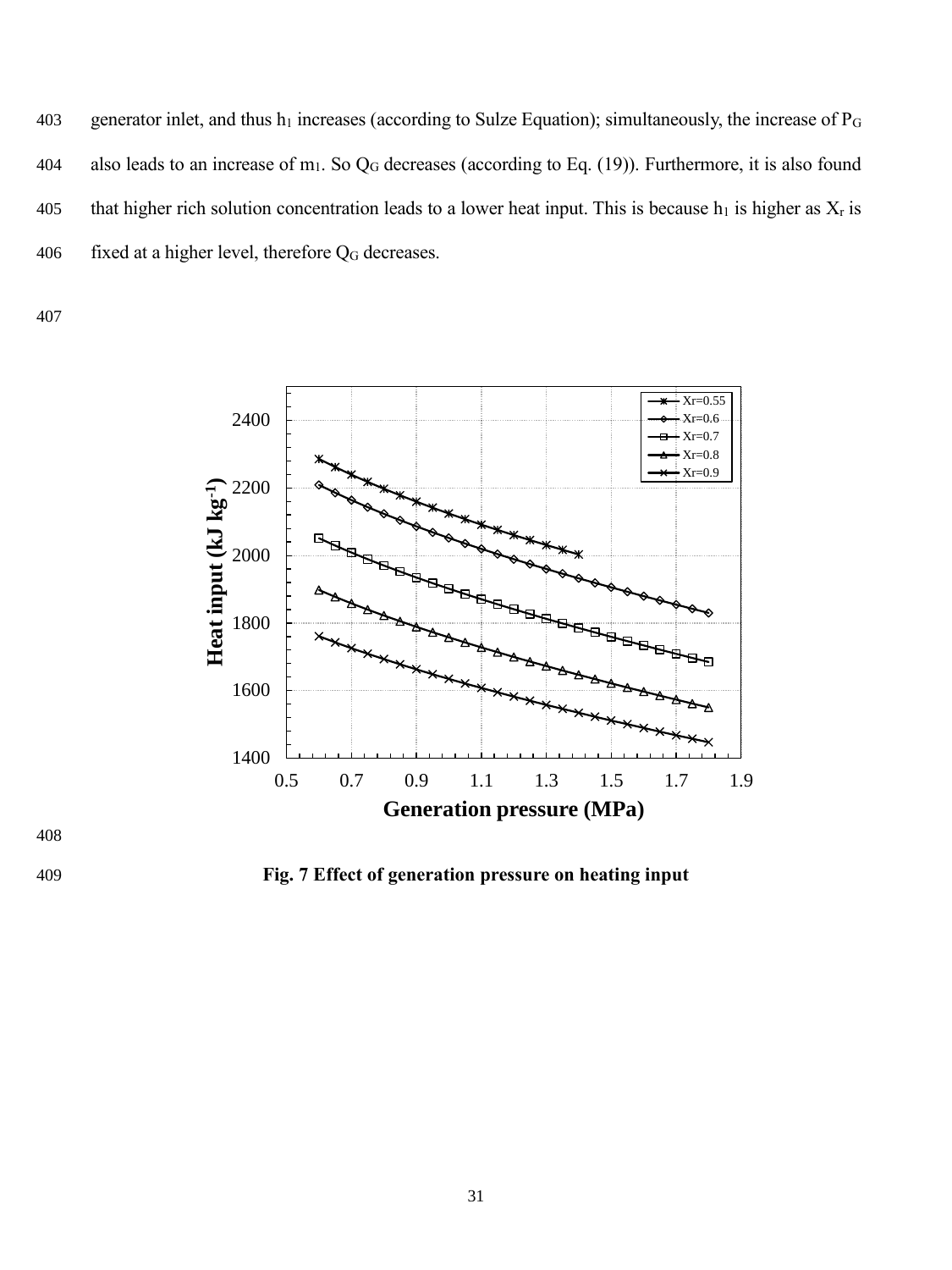



### **Fig. 8 Effect of generation pressure on output**

 Fig. 8 shows that the turbine outlet, refrigeration output and total output all see a slight decrease 413 as the generation pressure varies. This behavior can be explained by noting that the turbine output  $W_T$ 414 varies slightly as β remains the same, and the refrigeration output  $Q_E$  have the same trend for the power/refrigeration ratio is fixed.

 Fig. 9 shows the effect of generation pressure on the effective efficiency. Firstly, it is found that the effective efficiency climbs up as the generation pressure increases, while it reaches to a peak value with a higher generation pressure and lower rich solution concentration. This behavior well matches 419 that obtained in Fig. 7, and the explanation has been made above. It can also be found that higher  $X_r$ 420 leads to a higher η. The reason is that  $Q_G$  decreases as  $X_r$  increases, and this ultimately leads to an decrease in heat input, so a higher η is obtained (according to Eq. (31)).

422 The entrainment ratio of the first-stage ejector  $(\mu_I)$  is determined by m<sub>4</sub> and m<sub>5</sub>, so it indicates the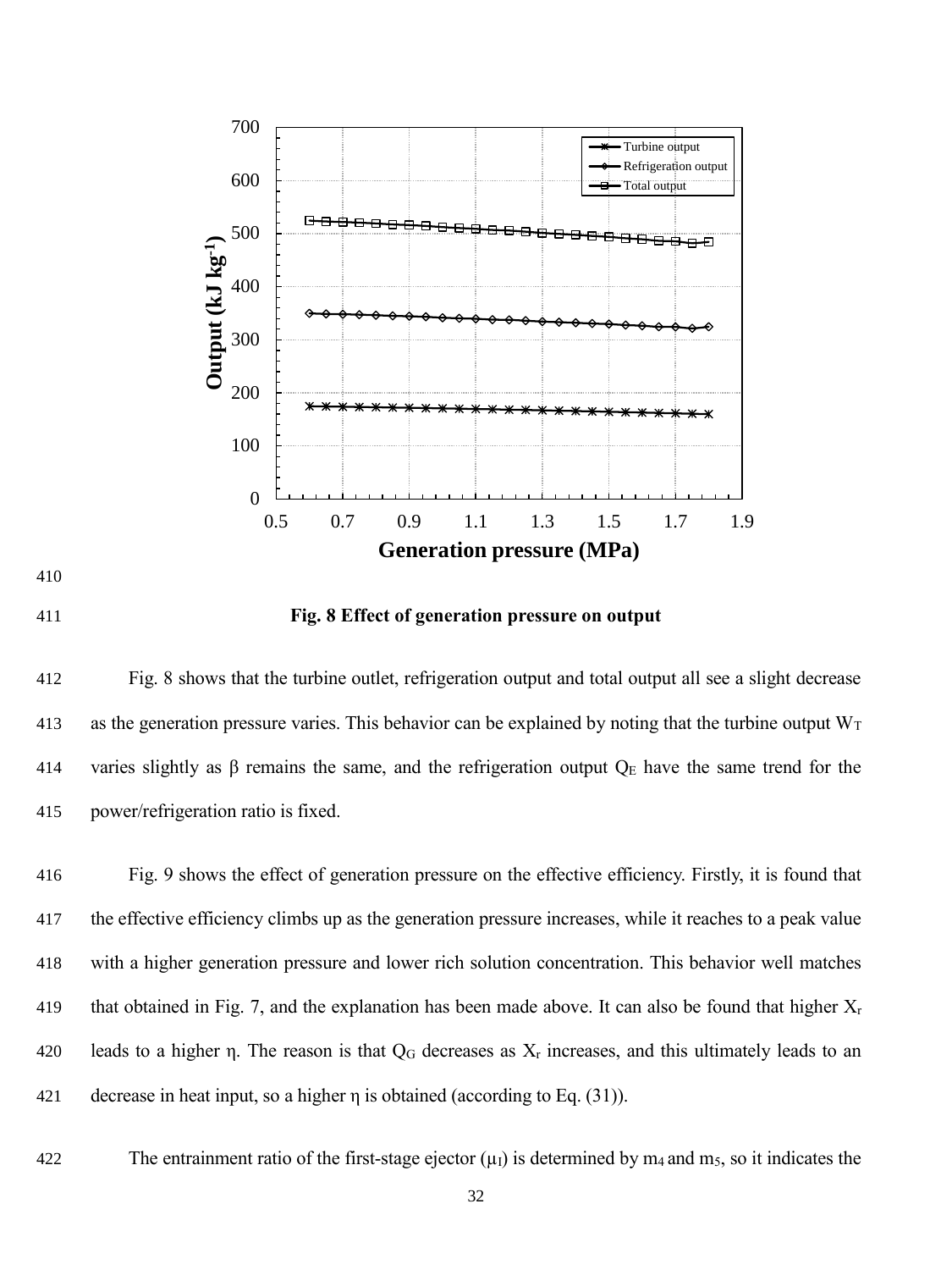423 relationship of the generation input and refrigeration output. The parametric analysis based on  $\mu_1$  was 424 also conducted and Fig. 10 shows the effect of generation pressure on entrainment ratio of ejector I. 425 When  $X_r$  is higher (>0.7 kg kg<sup>-1</sup>), it is found that the value of  $\mu_I$  varies slightly as P<sub>G</sub> increases. This is 426 due to the following reason: as the power/refrigeration ratio is fixed and  $X_r$  in generator and evaporator 427 is the same, m<sub>4</sub>/m<sub>5</sub> will remain unchanged. Furthermore, it is also found that when  $X_r$  is lower,  $\mu_I$ 428 increases slightly as P<sub>G</sub> increases, and then it see a rapid climb. The reason is that when P<sub>G</sub> increases, 429  $X_w$  increases, thus  $\Delta X$  decreases. When  $\Delta X$  approaches to zero, the rapid decrease of m<sub>3</sub> ultimately 430 leads to a rapid increase of  $\mu$ I.



431

432 **Fig. 9 Effect of generation pressure on effective efficiency**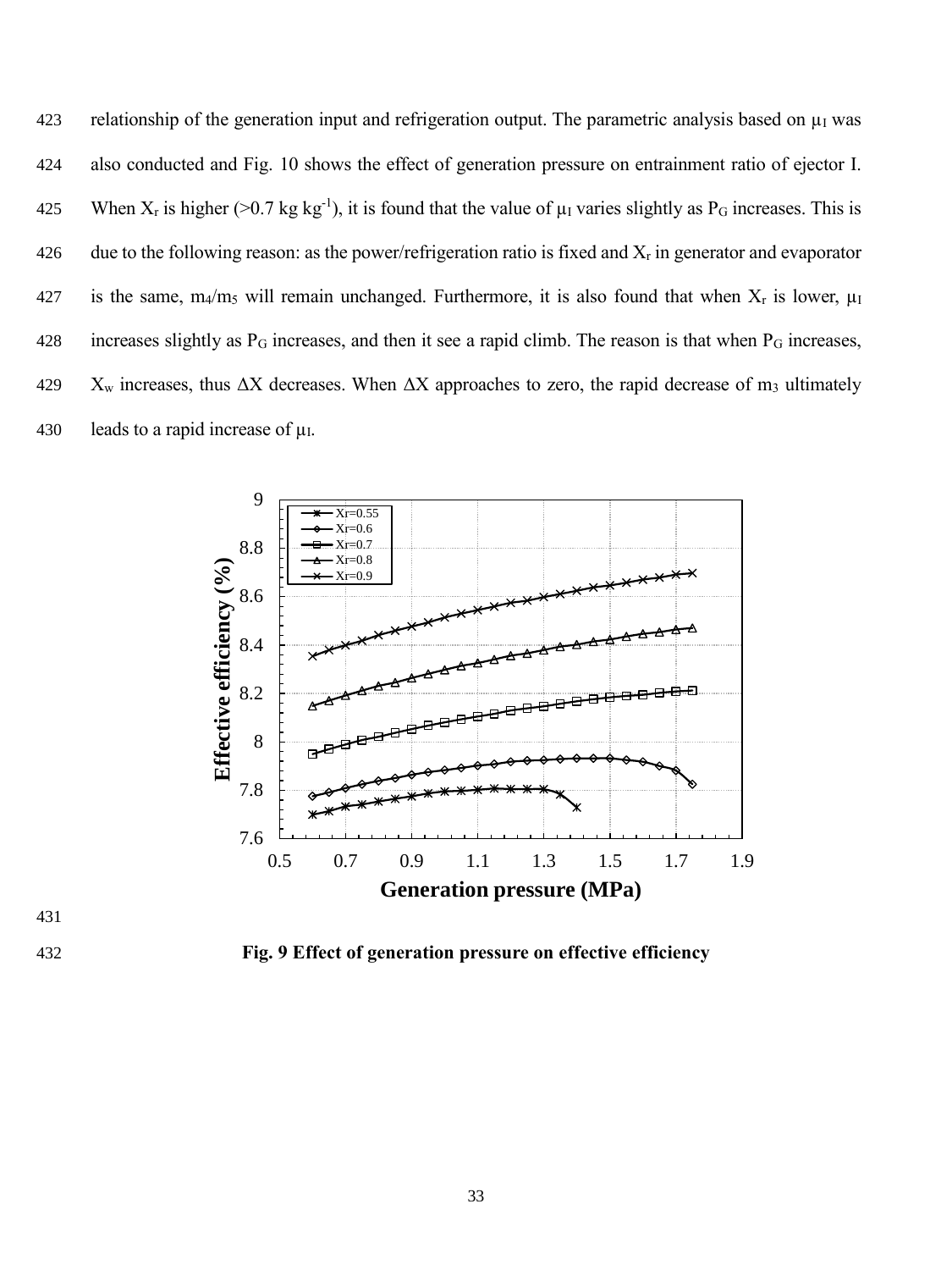



434 **Fig. 10 Effect of generation pressure on entrainment ratio of ejector I**

## 436 **5.2. Effect of solar collector outlet temperature**

437 In this cycle, the seawater is used as the heating source and the solar collector is introduced to 438 rise the seawater temperature. The effect of solar collector outlet temperature on the cycle 439 performance was accessed.

440 Fig. 11 shows that the heat input increases as the solar collector outlet temperature increases. 441 This is due to the following reason: with a higher solar collector outlet temperature  $h_2$  and  $h_3$  is higher, 442 while  $X_w$  is lower, which leads to a decrease in m<sub>1</sub> (according to Eq. (9) and (10)), thus the heat input 443 get a higher value. It is also found that the heat input is lower with a higher  $X_r$ . This trend well matches 444 the results obtained in Fig. 7.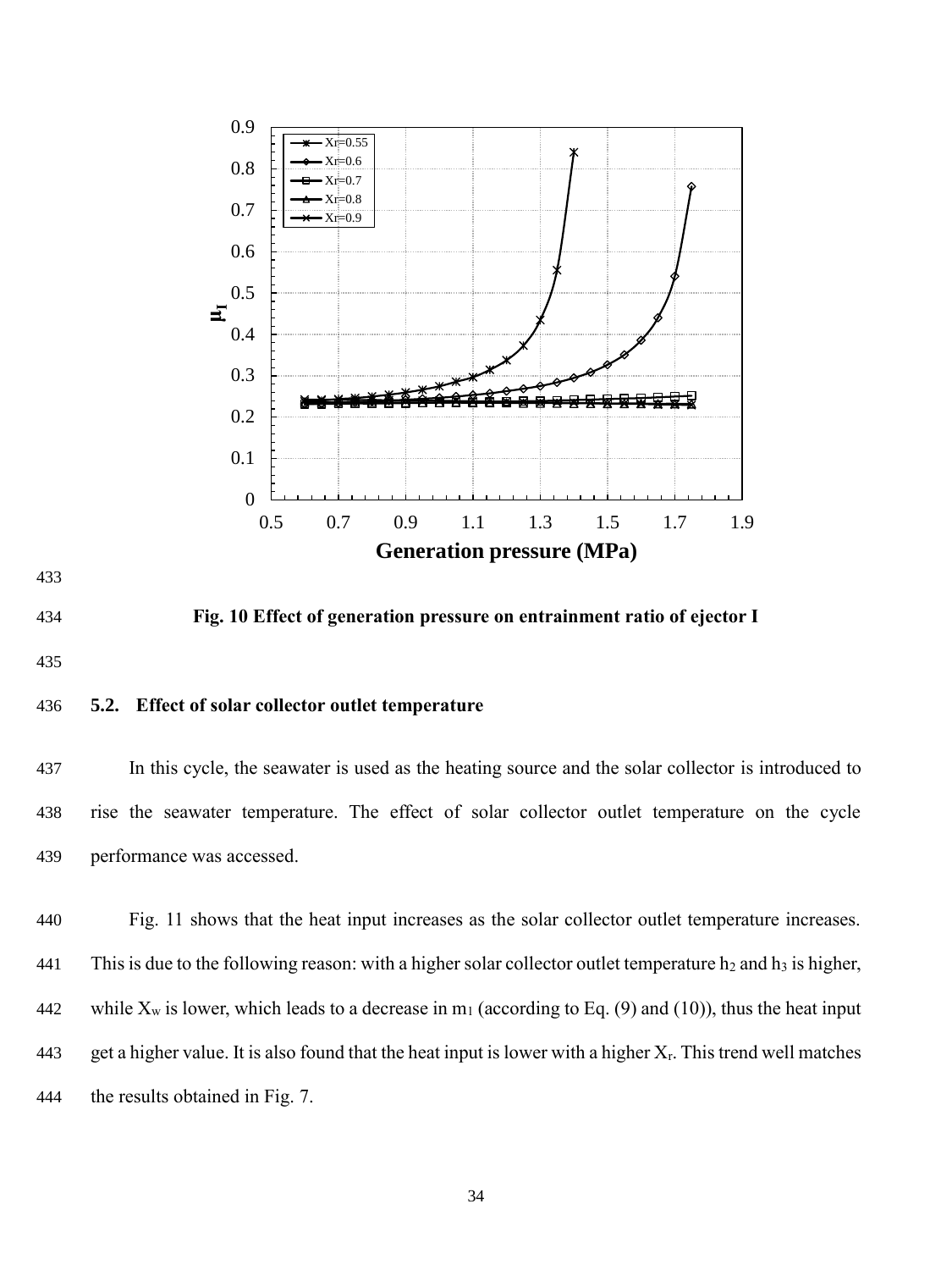



**Fig. 11 Effect of solar collector outlet temperature on heating input**

 Fig. 12 reveals the relationship between solar collector outlet temperature and outputs of this cycle. Actually, a higher solar collector outlet temperature can be obtained by increasing either warm seawater pump flow rate or solar collector absorption area. It is found that increase of solar collector 450 outlet temperature leads to higher outputs. This is because h<sub>3</sub> increases as the solar collector outlet temperature increases, so the turbine output increases with a fixed β. Besides, since the power/refrigeration ratio remains unchanged, the refrigeration output also increases. Thus the total output is higher. Further, Fig. 13 indicates that effective efficiency of this cycle can be enhanced by increasing solar collector outlet temperature. This behavior is caused by the combined effects of both heat input and cycle outputs.

 Also, Fig. 13 shows that higher rich solution concentration leads to a higher effective efficiency, which has been obtained in Fig. 9.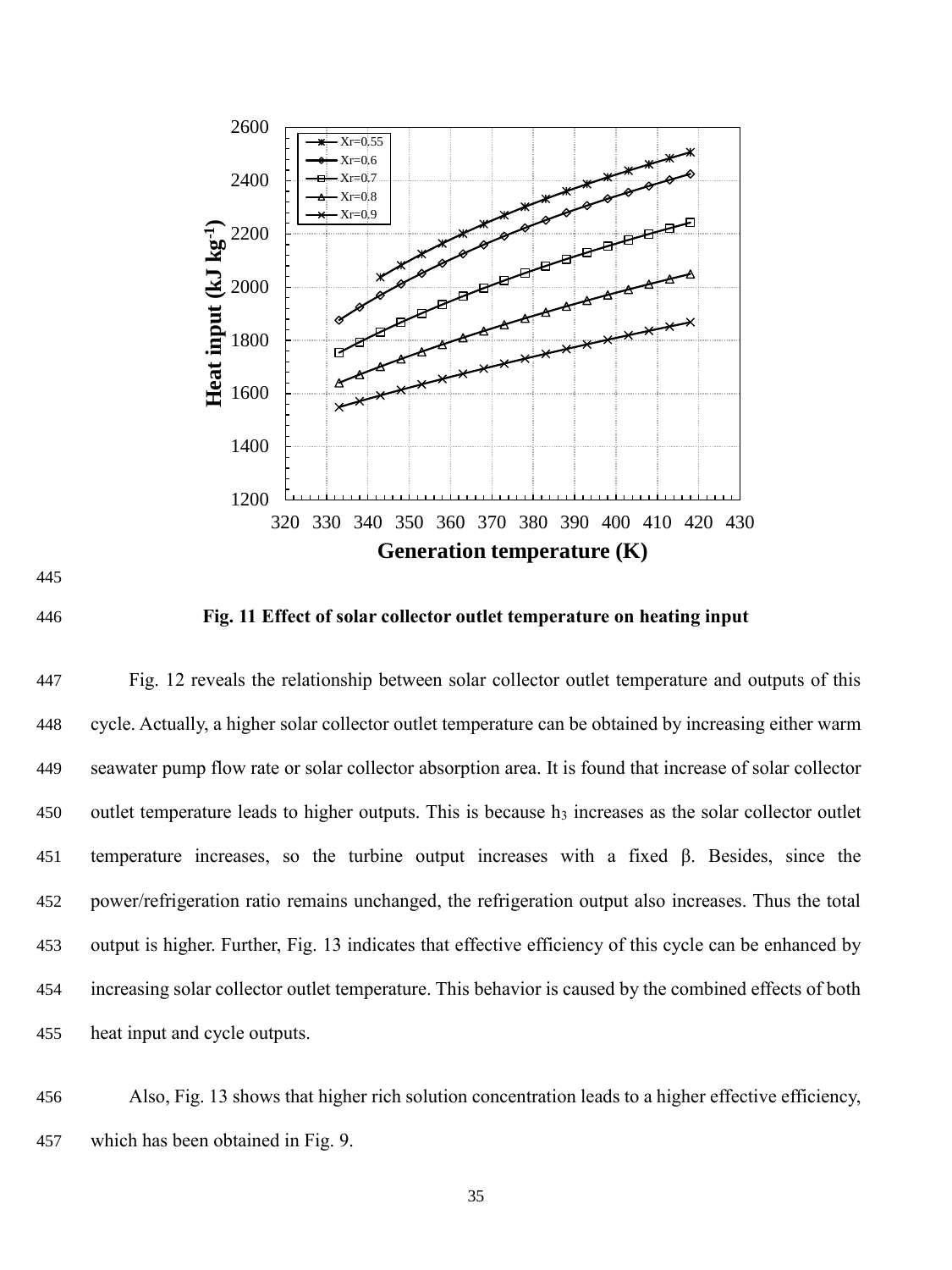

459 **Fig. 12 Effect of solar collector outlet temperature on output**



461 **Fig. 13 Effect of solar collector outlet temperature on effective efficiency**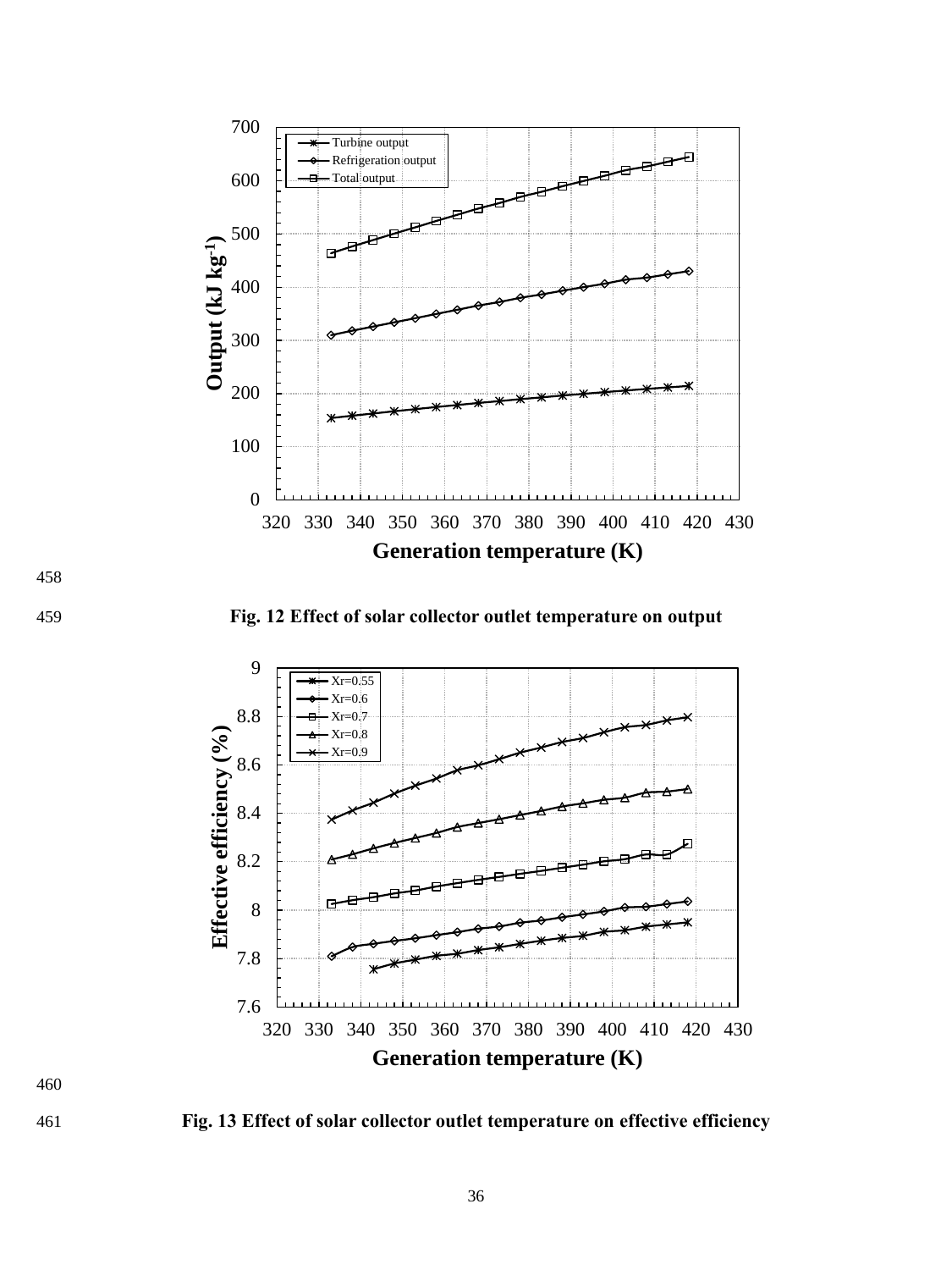





463 **Fig. 14 Effect of solar collector outlet temperature on entrainment ratio of ejector I**

 $464$  Fig. 14 shows that the value of  $\mu_I$  first drops rapidly with relatively lower solar collector outlet 465 temperature and rich solution concentration, and then it sees a steady increase as the solar collector 466 outlet temperature increases. The reason for the drop is as follows: when the solar collector outlet 467 temperature is lower,  $X_w$  is higher, thus  $\Delta X$  is lower. When  $\Delta X$  approaches to zero, m<sub>4</sub> will drop 468 rapidly, so  $\mu$ I will get a higher value (according to Eq. (13)).

469

### 470 **6. Conclusions**

471 This paper conducted a theoretical investigation on an OTEC based solar-assisted combined power 472 and refrigeration cycle. This combined can be utilized for both electricity and fishery cold storage 473 refrigeration generation. Mathematic model and simulation program for this proposed cycle were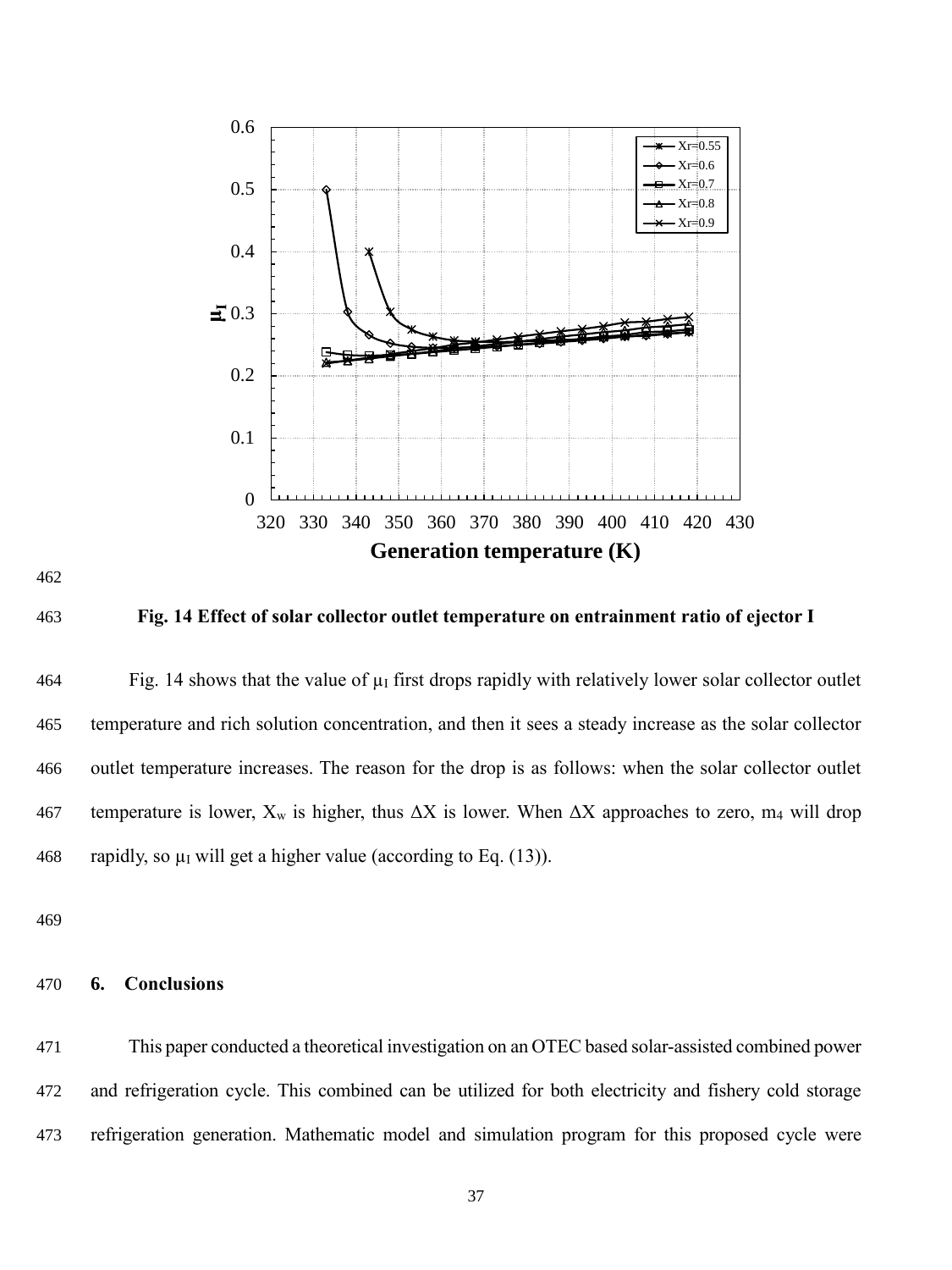developed; a performance comparison with previous studies was made; a parametric analysis was carried out to analyze the cycle performance. The main conclusions from this study can be summarized as follows:

 • Compared with that of the individual OTEC power cycle, this combined power and refrigeration cycle has a slightly lower level of power efficiency.

 • This combined power and refrigeration cycle has a high effective efficiency which weighted the produced refrigeration.

 • Compared with that of the individual ammonia/water refrigeration cycle, this combined power and refrigeration cycle has a lower level of COP, but it is an energy generation system rather than an energy consumption system.

 • Under the initial working condition, this combined cycle can reach to a power efficiency of 2.27% and effective efficiency of 7.89%. The refrigeration generation greatly enhances the cycle performance.

 • The heat input, turbine output and refrigeration output decreases as the generation pressure increases, while it increases as the solar collector outlet temperature increases.

 • The effective efficiency increases as the generation pressure increases, while it reaches to a peak value with a higher generation pressure and lower rich solution concentration.

• The effective efficiency increases as the solar collector outlet temperature increases.

• Higher rich solution concentration leads to a lower heat input but a higher effective efficiency.

 • The entrainment ratio of the first-stage ejector is greatly affected by the rich solution concentration.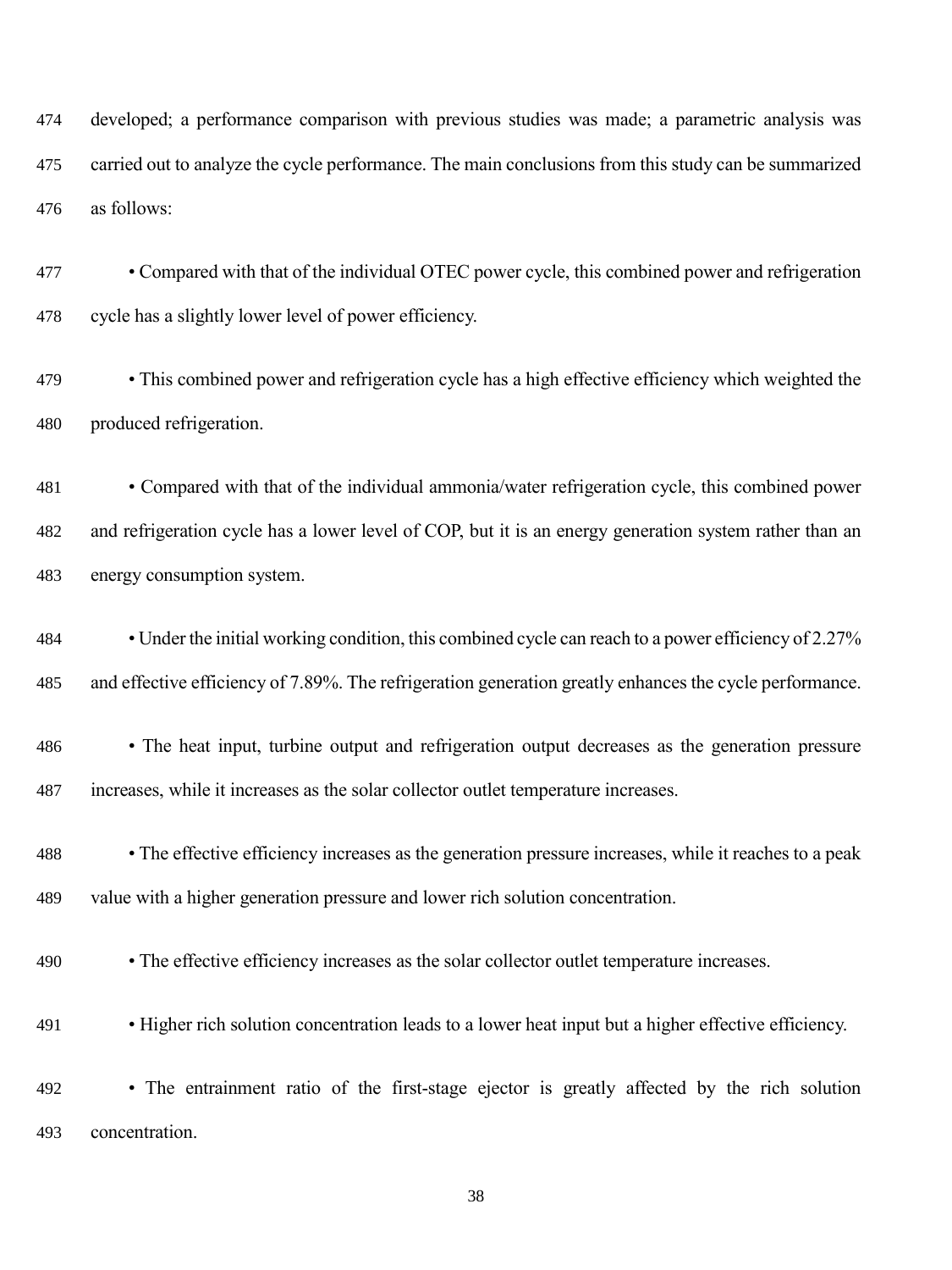# **Acknowledgement**

- The authors acknowledge the support provided by the National Natural Science Foundation of China
- (NO. 51276174). H. Yuan is supported by the China Scholarship Council for a two-year research at
- University of Strathclyde.
- 

# **References**

- <span id="page-38-0"></span>[1] I.M. Putri, D.R. Munaf, Increasing Fishery Economic Added Value through Post Fishing Program:
- Cold Storage Program.
- <span id="page-38-1"></span>[2] F.A. McHale, W.L. Jones, H.M. Horn, Deployment and Operation of the 50KW Mini-OTEC Plant,
- in, Offshore Technology Conference.
- [3] T. Mitsui, F. Ito, Y. Seya, Y. Nakamoto, Outline Of The 100 kw Otec Pilot Plant In The Republic Of Naure, Power Apparatus and Systems, IEEE Transactions on, (1983) 3167-3171.
- [4] G. Nihous, M. Syed, L. Vega, Conceptual design of an open-cycle OTEC plant for the production of electricity and fresh water in a Pacific island, in: Ocean Energy Recovery, ASCE, 1990, pp. 207- 216.
- [5] P. Bombarda, C. Invernizzi, M. Gaia, Performance Analysis of OTEC Plants With Multilevel
- Organic Rankine Cycle and Solar Hybridization, Journal of Engineering for Gas Turbines and Power, 135 (2013) 042302-042302.
- [6] R. Soto, J. Vergara, Thermal power plant efficiency enhancement with Ocean Thermal Energy Conversion, Applied Thermal Engineering, 62 (2014) 105-112.
- <span id="page-38-2"></span> [7] K. Rajagopalan, G.C. Nihous, Estimates of global Ocean Thermal Energy Conversion (OTEC) resources using an ocean general circulation model, Renewable Energy, 50 (2013) 532-540.
- <span id="page-38-3"></span>[8] H. Aydin, H.-S. Lee, H.-J. Kim, S.K. Shin, K. Park, Off-design performance analysis of a closed-
- cycle ocean thermal energy conversion system with solar thermal preheating and superheating,
- Renewable Energy, 72 (2014) 154-163.
- <span id="page-38-6"></span> [9] Y. Noboru, H. Akira, I. Yasuyuki, Thermal Efficiency Enhancement of Ocean Thermal Energy Conversion (OTEC) Using Solar Thermal Energy, in: 4th International Energy Conversion Engineering
- Conference and Exhibit (IECEC), American Institute of Aeronautics and Astronautics, 2006.
- [10] N. Yamada, A. Hoshi, Y. Ikegami, Performance simulation of solar-boosted ocean thermal energy conversion plant, Renewable Energy, 34 (2009) 1752-1758.
- [11] F. Sun, Y. Ikegami, B. Jia, A study on Kalina solar system with an auxiliary superheater, Renewable Energy, 41 (2012) 210-219.
- [12] F. Sun, Y. Ikegami, H. Arima, W. Zhou, Performance Analysis of the Low-Temperature Solar-
- Boosted Power Generation System—Part I: Comparison Between Kalina Solar System and Rankine
- Solar System, Journal of solar energy engineering, 135 (2013) 011006.
- <span id="page-38-4"></span> [13] H. Yuan, N. Mei, S. Hu, L. Wang, S. Yang, Experimental investigation on an ammonia-water based ocean thermal energy conversion system, Applied Thermal Engineering, 61 (2013) 327-333.
- <span id="page-38-5"></span>[14] H. Uehara, Y. Ikegami, Parametric performance analysis of OTEC using Kalina cycle, ASME,
- NEW YORK, NY(USA). (1993) 203-207.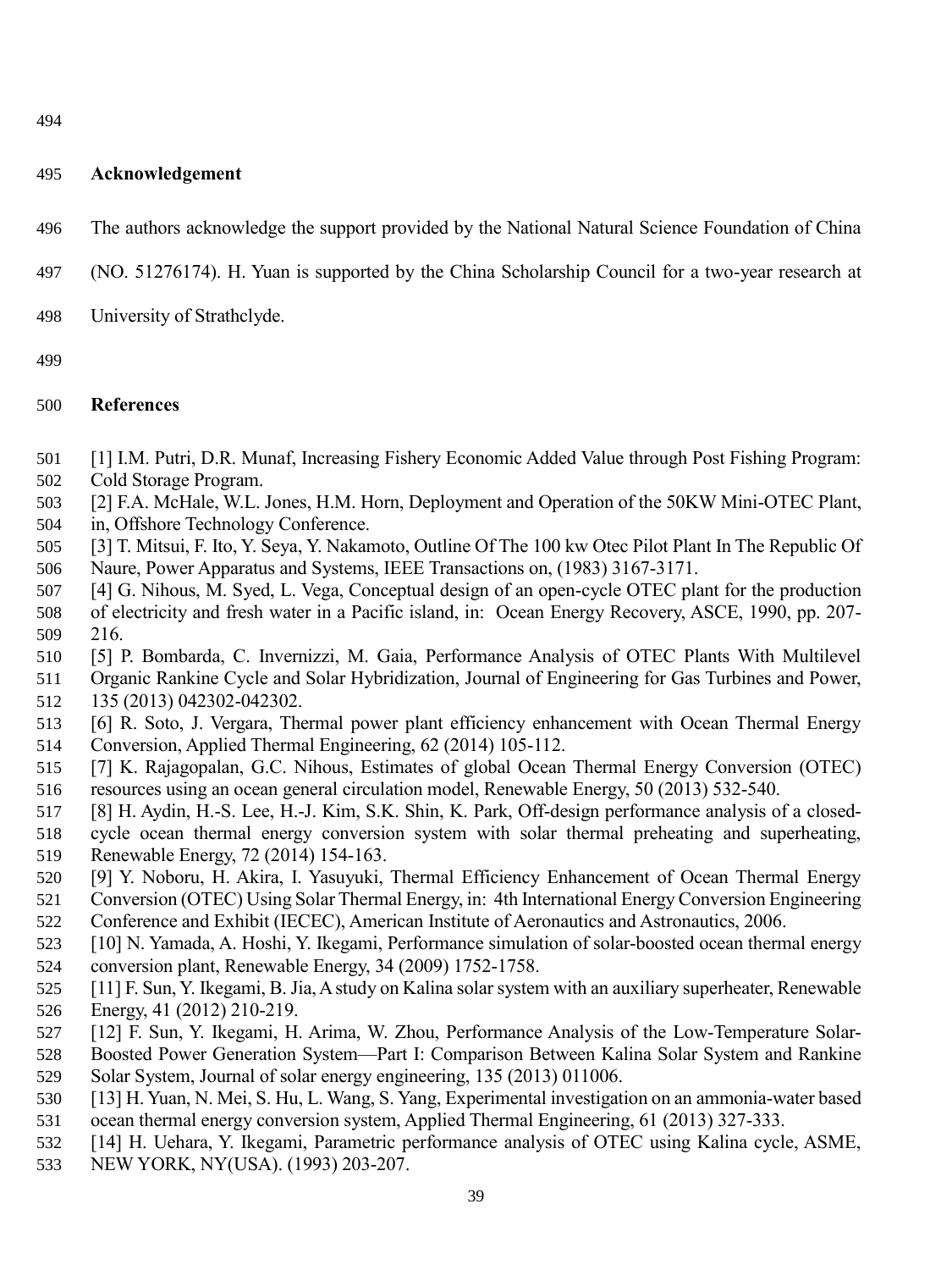- <span id="page-39-0"></span> [15] T. Morisaki, Y. Ikegami, Performance Evaluation of Heat Exchangers in OTEC Using Ammonia/Water Mixture as Working Fluid, Open Journal of Fluid Dynamics, 2013 (2013).
- <span id="page-39-1"></span> [16] P.K. Nag, A.V.S.S.K.S. Gupta, Exergy analysis of the Kalina cycle, Applied Thermal Engineering, 18 (1998) 427-439.
- [17] H. Yuan, N. Mei, Y. Li, S. Yang, S. Hu, Y. Han, Theoretical and experimental investigation on a
- liquid-gas ejector power cycle using ammonia-water, Science China Technological Sciences, 56 (2013) 2289-2298.
- [18] D. Meinel, C. Wieland, H. Spliethoff, Effect and comparison of different working fluids on a two-stage organic rankine cycle (ORC) concept, Applied Thermal Engineering, 63 (2014) 246-253.
- <span id="page-39-2"></span> [19] A.I. Kalina, Combined-cycle system with novel bottoming cycle, Journal of Engineering for Gas Turbines and Power, 106 (1984) 737-742.
- <span id="page-39-3"></span> [20] H. Uehara, Y. Ikegami, Optimization of a Closed-Cycle OTEC System, Journal of solar energy engineering, 112 (1990) 247-256.
- <span id="page-39-4"></span> [21] H. Yuan, N. Mei, P. Zhou, Performance analysis of an absorption power cycle for ocean thermal energy conversion, Energy Conversion and Management, 87 (2014) 199-207.
- <span id="page-39-5"></span> [22] L.W. Florschuetz, Extension of the Hottel-Whillier model to the analysis of combined photovoltaic/thermal flat plate collectors, Solar Energy, 22 (1979) 361-366.
- <span id="page-39-6"></span> [23] J.H.N.E.P.L.F. Keenan, An investigation of ejector design by analysis and experiment, Massachusetts Institute of Technology, Guided Missiles Program, Cambridge, Mass., 1948.
- <span id="page-39-7"></span> [24] B.J. Huang, J.M. Chang, C.P. Wang, V.A. Petrenko, A 1-D analysis of ejector performance, International Journal of Refrigeration, 22 (1999) 354-364.
- <span id="page-39-8"></span> [25] Y. Dai, J. Wang, L. Gao, Exergy analysis, parametric analysis and optimization for a novel combined power and ejector refrigeration cycle, Applied Thermal Engineering, 29 (2009) 1983-1990.
- <span id="page-39-9"></span>[26] X.G. Li, Q.L. Zhang, X.J. Li, A Kalina cycle with ejector, Energy, 54 (2013) 212-219.
- <span id="page-39-10"></span> [27] G. Shu, X. Li, H. Tian, X. Liang, H. Wei, X. Wang, Alkanes as working fluids for high-temperature exhaust heat recovery of diesel engine using organic Rankine cycle, Applied Energy, 119 (2014) 204- 217.
- <span id="page-39-11"></span> [28] H. Yuan, N. Mei, Energy, exergy analysis and working fluid selection of a Rankine cycle for subsea power system, Energy Conversion and Management, 101 (2015) 216-228.
- <span id="page-39-12"></span> [29] S. Vijayaraghavan, D.Y. Goswami, On Evaluating Efficiency of a Combined Power and Cooling Cycle, Journal of Energy Resources Technology, 125 (2003) 221-227.
- 
- <span id="page-39-13"></span> [30] B. Ziegler, C. Trepp, Equation of state for ammonia-water mixtures, International Journal of Refrigeration, 7 (1984) 101-106.
- <span id="page-39-14"></span> [31] M. Faizal, M.R. Ahmed, Experimental studies on a closed cycle demonstration OTEC plant working on small temperature difference, Renewable Energy, 51 (2013) 234-240.
- <span id="page-39-15"></span> [32] R. Shankar, T. Srinivas, Parametric Optimization of Vapor Power and Cooling Cycle, Energy Procedia, 54 (2014) 135-141.
- <span id="page-39-16"></span> [33] S. Aphornratana, Theoretical and experimental investigation of a combined ejector-absorption refrigerator, in, University of Sheffield, Department of Mechanical and Process Engineering, 1995.
- <span id="page-39-17"></span> [34] P. Srikhirin, S. Aphornratana, S. Chungpaibulpatana, A review of absorption refrigeration technologies, Renewable and Sustainable Energy Reviews, 5 (2001) 343-372.
- <span id="page-39-18"></span>[35] E. Macchi, The choice of working fluid: the most important step for a successful organic Rankine
- cycle (and an efficient turbine), in: Second International Seminar on ORC Power Systems, Rotterdam,
- The Netherlands, Oct, 2013, pp. 7-8.
- 
- 
- Figure captions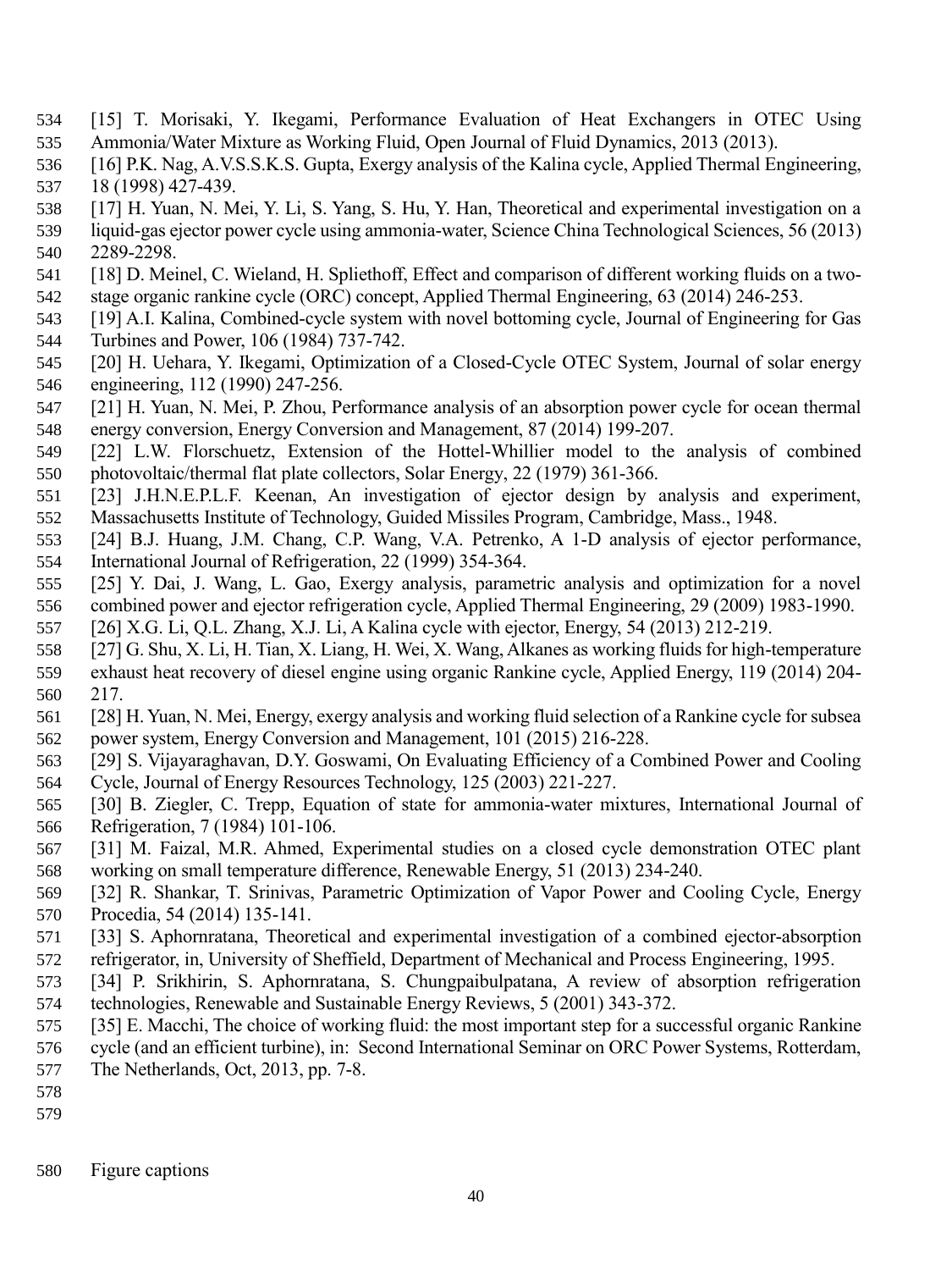Fig. 1 – Schematic of the solar-assisted combined power and ejector refrigeration cycle

- Fig. 2 Flow chart of the combined cycle
- Fig. 3 Comparison between proposed cycle and OTEC cycle (Ref. [\[21\]](#page-39-4)) as  $P_G$  varies
- Fig.  $4$  Comparison between proposed cycle and OTEC cycle (Ref. [\[21\]](#page-39-4)) as  $T<sub>G</sub>$  varies

Fig. 5 – Volumetric flow ratio of turbine as  $T_G$  and  $P_G$  varies

- Fig. 6 Size parameter of turbine as TG and PG varies
- Fig. 7 Effect of generation pressure on heating input
- Fig. 8 Effect of generation pressure on output
- Fig. 9 Effect of generation pressure on effective efficiency
- Fig. 10 Effect of generation pressure on entrainment ratio of ejector I
- Fig. 11 Effect of solar collector outlet temperature on heating input
- Fig. 12 Effect of solar collector outlet temperature on output
- Fig. 13 Effect of solar collector outlet temperature on effective efficiency
- Fig. 14 –Effect of solar collector outlet temperature on entrainment ratio of ejector I

581

# 582 Table captions

Table 1 – Initial working condition